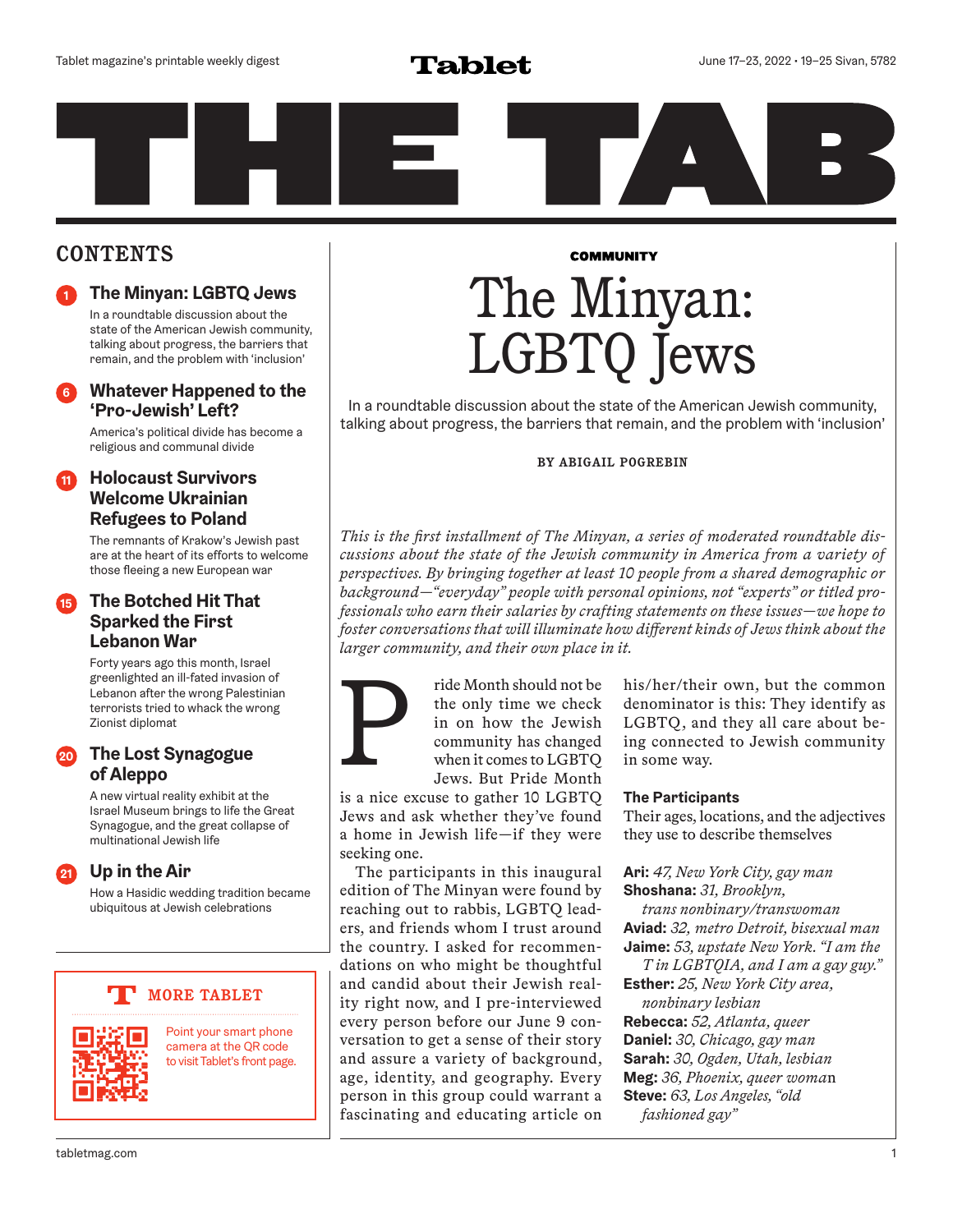**Tablet:** How many of you think of the Jewish community as a welcoming place for LGBTQ Jews? Show of hands. I'm seeing nine wavering hands that suggest you're in between yes and no. *None* of you say the Jewish community is *fully* welcoming. Daniel answers no. Why?

**Daniel:** There definitely are many parts and places of the Jewish community that are welcoming. But so much of it is not. I was born and raised in an Orthodox community and affiliated with a lot of Orthodox communities. Because there's so much in the Orthodox community and outside it that is either not accepting of LGBT at all or only accepting of certain parts—like lesbian and gay but not trans people, for example—that it wouldn't be fair to say we're welcoming as a Jewish community while such a large chunk of people are stuck in communities where that is not the case.

**Tablet:** Steve, were you a maybe?

**Steve:** I know that in the greater Jewish community there's a lot of nonacceptance. But in my particular Jewish community, I feel completely accepted. And I think the LGBTQIA community at my shul feels completely accepted. From the top down, our founder and lead rabbi, Sharon Brous, has led a shul that is basically all about social justice and diversity. And our board is represented with people from our community, LGBTQIA+. There are several people of color also on the board.

**Rebecca:** I'm happy to share why I'm a halfway answer. I come from a synagogue in Atlanta that was founded by gays and lesbians. We collapse LGBT, gender, and sexual diversity all the time in our world, our society. And I think there's different experiences for people who are bisexual, gay, and lesbian versus somebody who is trans nonbinary, gender nonconforming in our Jewish community. I think denomination sometimes matters, but I have been at liberal or Reform synagogues where I've had more questions and responses that I was surprised by—that were quite negative. I grew up in a Conservative shul, my sister is Orthodox, so I had a wide range of experiences. I belonged to a Reconstructionist synagogue. And

I have seen good and supportive and inclusive responses in all.

**Tablet:** And how many lean more toward, "Yes, it is welcoming"? Two. Ari and Meg.

**Ari:** The Jewish community I'm responding to is the one that I'm a part of. It's similar to Steve's response. That's why I'm saying yes. I'm a member of a large, welcoming Reform synagogue, and it's never felt like an issue. If I zoom out and look at other parts of the Jewish community, sure: We could speak forever about the way in which those communities are exclusionary. So I chose yes because I was looking at it from my immediate community.

**Meg:** As someone who's converted to Judaism in the last five years, I come from a place that was not very welcoming. I was raised Catholic and I live in Arizona, which is often in the news for not so good political reasons. But I go to a synagogue that's closest to our house and feels very welcome. I'm on the board. There are other gay members on the board. For a long time we had a gay rabbi at our synagogue, and I think representation matters. It's a Reform synagogue, but we drew in Jews from all over town who identified as part of our community, I think in part because that representation was so important. And even though that gay rabbi is no longer here, like Steve's synagogue, ours is a really social justice-focused synagogue. I feel like I'm surrounded by peers.

**Tablet:** Can you raise your hands if it is important to you to be openly LGBTQ in Jewish spaces? [Eight raise hands.] I'm seeing everyone except for Ari and Daniel. Raise your hand if it is important to you to be identifiably Jewish in LGBTQ spaces? [Five say yes.] Aviad, Esther, Steve, Daniel, Rebecca. Can I hear from you, Jaime, as to why your answer is no?

**Jaime:** I don't go to the LGBT community, so to speak, to express my Jewishness. I go to express my queerness. And I go to the Jewish community to *unpack* my queerness somehow and figure out why God made me this way, am I part of all of this? And so, if the question was, do you feel like you need to be kind of out-Jewish among gay people? Not so much, actually. I feel like I need to be out-Jewish among goyim generally. **Tablet:** Can you say a little bit more

about where the Judaism helps you understand the queerness?

**Jaime:** Because I'm trans and gay. And I came out and dealt with this in the late '80s, early '90s, before there was a whole panel of people I could potentially talk to about this. I felt very alone and I felt, "Why did God do this to me?" and "What is my place in the universe?" And I kind of came to the conclusion actually that it's a blessing, not a curse. I know that God exists, because God has been involved in my life and has smiled upon me in many ways.

**Esther:** I am in the first generation of nonbinary clergy people that are openly going through seminary. But being a person who, in the near future, will be clergy, a lot of my work is outreach, bringing people in who may not otherwise find community. I think people would often be surprised, when they show up at some sort of LGBT event, that there's a disproportionate number of people who are Jewish. I work in the suburbs of New York City every weekend, and I have been trying to find friends, posting on LGBT chat boards. And when I write that I work at the local synagogue, they say, "Wait, there's a gay-friendly synagogue in this area?!" People have no idea. And I'm not in an Orthodox institution; I'm on the other side of that. People *still* don't feel like they're welcome in [a more liberal] synagogue. And I personally have had past experiences of not feeling welcome in synagogue. I have been fired from a job while I'm in seminary for being trans. I was rejected from a pulpit because they were afraid I was going to be a militant trans person in my first year. And so, creating a space in LGBT spaces where Jews and non-Jews alike can come together and feel welcome—specifically by somebody who is of the cloth—I think is critical. I think that transcends religion. You know, when I'm able to form connections with someone, it's important regardless of your religion. And so I feel it's really critical. I actually have had to leave activism spaces because of a hostility toward Judaism. And I refuse to back down on being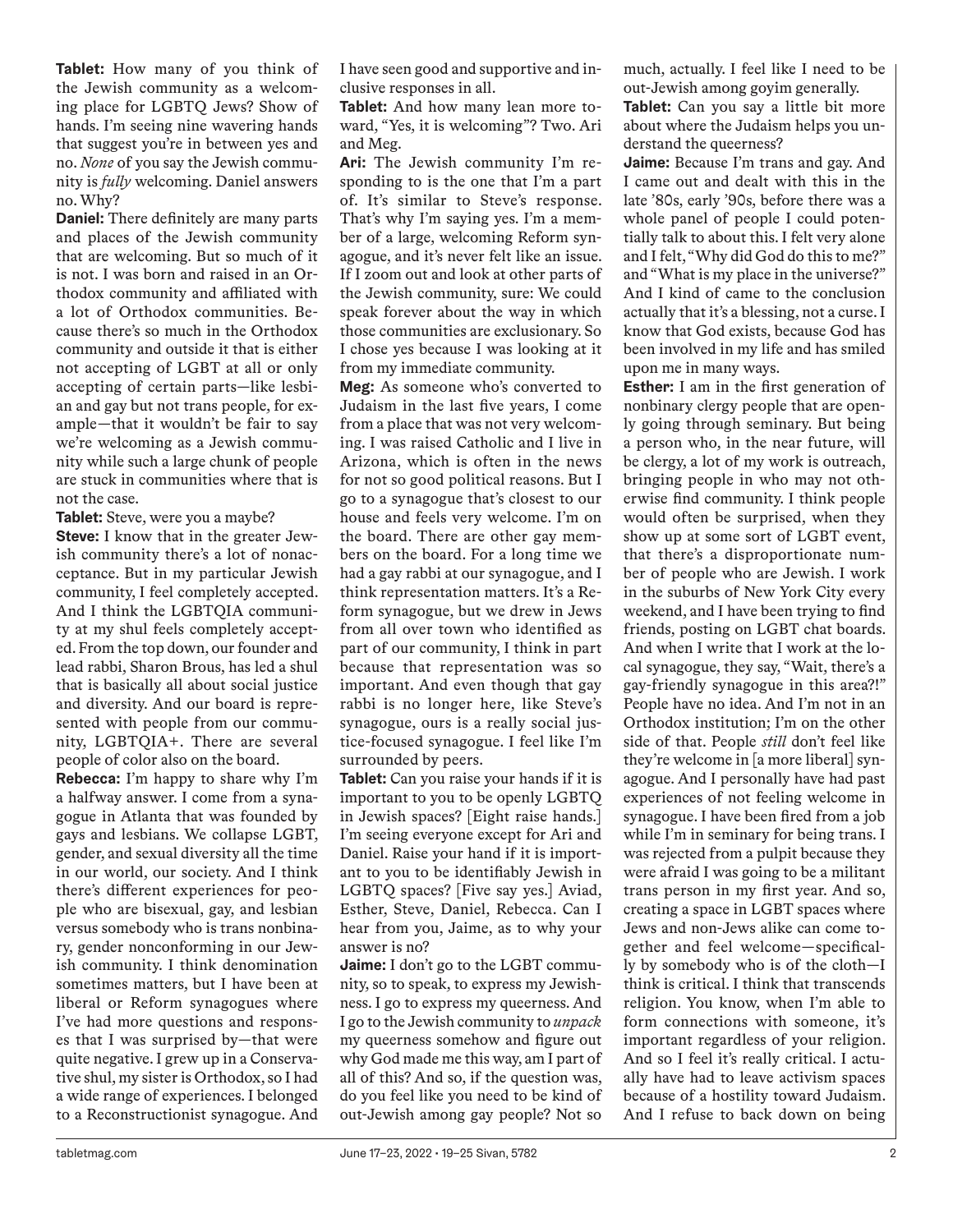openly Jewish because people need to know that whatever place I am in, it's safe to be a Jewish person and it's safe to be a member of the LGBT community. **Tablet:** You've mentioned moments of pain, moments of feeling the sting of assumptions and prejudice. Is anyone willing to share a moment that might give a window into the reality of exclusion, bigotry, insensitivity in a Jewish space?

**Jaime:** If I think about when I was really small—and this is not anything mean or ill-spirited by my community or anything—but I started to go to Hebrew school and I was preparing for my bat mitzvah, but I didn't want to be a *bat* mitzvah. I wanted to be a *bar* mitzvah. As a very small kid, to be gendered like that turned me off. Similarly, being in chorus in elementary school, we were separated out by gender. I mean, it's really being separated by voice-part, but you're separated out by your gender. I think that those things had a really profound impact. But there's nothing mean about the vocal divisions, there's nothing evil about them. They're just tradition. So you, Esther on this call, are, in a sense, going to change everything—not necessarily on purpose or being radical. It's a very simple thing: Is it a *bat* mitzvah? Is it a *bar* mitzvah? I called it my "*not* mitzvah," actually.

**Esther:** You commented on two things that are a huge deal in my seminary program. I now call everything a "B-mitzvah" until otherwise specified. I even had two cisgender young ladies who wanted to call their ceremony a "b'nai mitzvah" or a "B-mitzvah," but not "b'not mitzvah" [the traditional plural for girls] because they didn't want it to be so gendered. And I was like, "All right, 'B-mitzvah,' let's do it." You don't have to be trans to use "B-mitzvah." And as far as singing voice parts, we are moving toward pushing the ideas of treble and bass voice parts, because in our studies, we come across cantors who are very much trebles, but they are cisgender men, and we come across women who are contraltos, who are very much cis women. And then there's various combinations in between. I am often, when I am singing in a choir, a tenor, and have been "My life has been about finding the right communities where I could be accepted and could be who I am without too much tension or friction."

my whole life. That has nothing to do with my gender and everything to do with my voice part. So the big push in my seminary right now is to move away from "men's" and "women's" voices to treble, baritone, tenor, bass voices, that kind of thing.

**Shoshana:** Going back to moments of exclusion, there have definitely been a few times when I've been in a Jewish community that hasn't worked as I expected. I'm married to a rabbi. And while that rabbi was in school—they were at a very large, well-known liberal institution—and even then, the head rabbi was openly hostile to the idea of a nonbinary, AFAB [assigned female at birth] rabbinical student not wearing a more feminine outfit. This reaction to me was very common. Another experience I had was when I trained as a mikvah guide at the 92Y. Someone—a ciswoman—came up to me and asked how I could be trans and be in a space like this, how could I be in what they considered a safe space. This person was also concerned with the way I was dressing. I was dressing in my usual way, which is femme. And this person was like, "How can you dress that way in front of people, in front of children?" And I said, "Well, I'm not really a sex object; I'm a person." That's kind of how that works.

**Tablet:** Has that kind of reaction improved? Have you seen an evolution? **Shoshana:** I find myself choosing to be in very self-selective spaces. I tend to go to either queer-derived or queer-affirming spaces where I can just *be*. And I let the rest of the community do what they're doing. It's not because they're doing anything wrong; just because I want to live and let live.

**Tablet:** Aviad, you also have the added layer of being a Jew of color. When you are walking into a room, do you feel like you need to lead with your multiple identities, that you have to announce them in some way?

**Aviad:** I'll start with the bisexual part of my identity. Because I think for me—even though it's important for people to know my Jewish identity in LGBTQ+ spaces, it's a little bit *more* important for me that people know that I am part of the LGBTQ+ community in Jewish spaces. And I think that's because, in part anyway, I was raised mainline Protestant. I spent six years at a very conservative Protestant Christian school growing up, where if I came out as bi, I would have most likely been expelled. Since then I've been dealing with hang-ups about religion, being able to come to terms with my identity both in and out of religious spaces. And it's important for me that people understand. I don't start conversations with, "Hi, I'm Aviad and I'm bisexual." But it's important that when the conversation arises, when it's appropriate, that I do talk about this part of my identity. Because in a way, it's me reclaiming a relationship with the divine that I did not have access to growing up. It's a relationship with the divine that looks very, very different than I had as a kid. That's a good thing. In terms of my identity as a Black Jew, I've had microaggressions toward me in the past, like people assuming that I'm not Jewish if I enter a Jewish space that I've never been in before, or people mistaking me for another Jew of color who doesn't even really look like me at all. And it hurts. But I also know that more often than not, it doesn't come from a place of hatred, it comes from a place of ignorance, and it's just a reminder of the work that still very much needs to be done.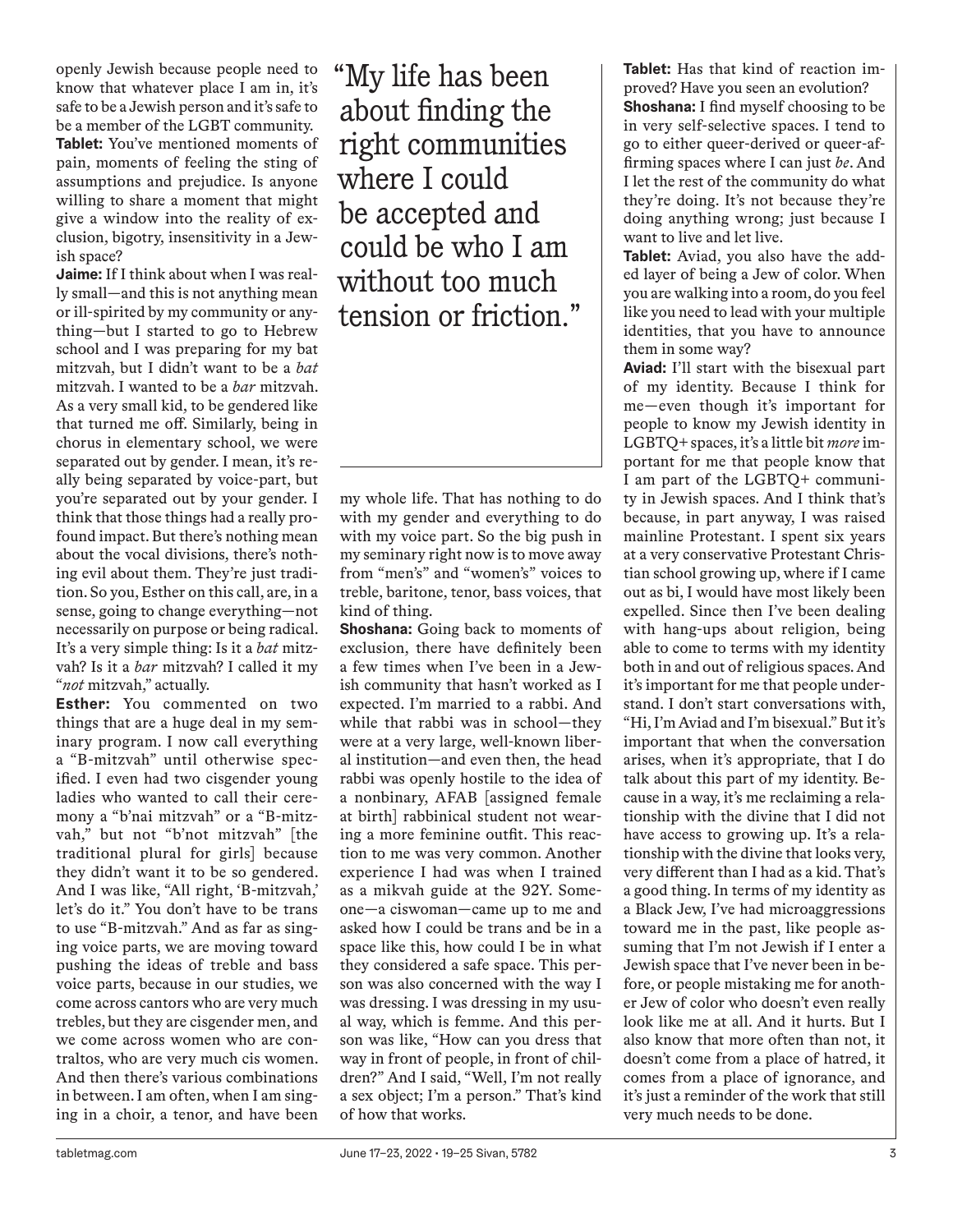**Tablet:** We all know—and probably it's worthy of a yawn to you at this point that there's this tension between tradition and evolution. Core to Judaism, for many people, is the idea that it's lasted, and it remains something recognizable, from generation to generation. How that gets balanced against reimagination and redefinition is part of what I think is alive here in this conversation. How do you respond to people who say, "Are you trying to change this thing so that it's unrecognizable?" or "How do we hold on to this thing that I know and treasure from my ancestors?"

**Daniel:** Am I trying to change this thing? Yes, I am. And I'm also a member of the clergy. And I think trying to change this thing is very much within our tradition. Things have evolved so much from 50 years ago, 100 years ago, and certainly from 3,000 years ago when the Torah was first written. I think part of our tradition is that things evolve over time. So, yes, I want to change it; not to the extent that it's unrecognizable, but in steps. When I was ordained as a rabbi, my teacher told me, "I don't know all the answers to all the questions about how queer people can be a rabbi. And that's one of the reasons I'm ordaining you—so that there can be people like you, and other people who are working on this and can do this work." The work can be done. But if you're constantly *not* creating spaces where LGBTQ people are affirmed and can feel safe and comfortable, then that's not going to happen.

**Tablet:** Ari, you were raised in a family where some members have clear lines around tradition. How do you see some of this landscape changing?

**Ari:** My life has been about finding the right communities where I could be accepted and could be who I am without too much tension or friction. And for that reason, I have landed at the synagogue where I am now with my husband and our kids. I am proximate, because of family members, to more Orthodox and *frum* communities. And I know what their answers are and I know their point of view. And it's not a place where I feel empowered to have an engaged discussion about halacha and Orthodox interpretation of these

issues. Because they would likely speak ad nauseam about the rabbinical interpretations for centuries. And I would have a few responses, and that would probably be it. I have a brother who's a Breslov Hasid in Jerusalem who leads an extremely *frum*, observant life. So I just know that in his community, my family—who I am, how we live—are not accepted. I live my life on the other side of the planet. My parents are stuck navigating between their two kids, and my brother is on the other extreme.

**Tablet:** Because of your specific generation, you've seen quite an arc in your lifetime. Can you just give us a sense of just how much has changed?

**Steve:** It's really evolved at warp speed. I didn't see it coming necessarily. I mean, when I came out, we were in the AIDS epidemic and it was a really tough time to be gay, to be a gay man. And I can't believe the things that I've seen in my lifetime. Now at IKAR a few years ago, I headed the LGBTQIA group where we were trying to make changes within IKAR and they mostly involved issues around trans members. Everything our task force suggested pretty much happened: We got a gender-neutral bathroom, some language was changed. But when I was working with this group, I was really aware of how I came from a place of total gratitude that we've come so far. And yes, we can do better, we can always do better. But at IKAR, as I said, I have no complaints. They've really addressed everything that's been brought to them. But a lot of these people in this group—and a lot of them were straight allies in this group, but they were all younger than me—very much like this group, they were just my kids' age or a little bit older, and they were very impatient with things. And I would say to them sometimes, "God, you guys, this is what it was like decades ago. We begged for scraps. There were ballot propositions in deep blue California to deny us marriage, to deny gay people from being schoolteachers." I have to say, with this Supreme Court, I'm really terrified of everything that's going to change, including gay issues. Privacy might be out the door, and I think they could easily revoke gay marriage because precedent doesn't seem to matter.

**Shoshana:** I wanted to make two points. The first is that there are today halachic spaces where the tradition and the needs for change are wrestled with. My wife is a Conservative rabbi and I'm a Conservative Jew and that's been a space, in addition to some traditional egalitarian spaces, where the tradition is already being wrestled with. And you can still be observant. I personally am *shomer Shabbat*, *shomer chag*, and *shomer kashrut*. That is an essential part of my life. And I can't imagine not being those things any less than I can imagine not being trans.

The other point I think it's important to mention is joy—the joy of being queer and Jewish. There are so many experiences I've had where I've been in queer Jewish spaces and it's just felt magical. You know, the one quick example I'll give is going to queer Talmud camp at SVARA. It was interesting—I found that even in SVARA, there were different pockets of people and I found a lot of really radical trans Torah happening among the trans and nonbinary clergy, but also just people who are very invested in these texts. There was, for example, a whole presentation on the trans Toldot [generations] of all the patriarchs. This has always been a queer story. It was transformational.

**Tablet:** I want to go to Rebecca and Sarah, particularly since you're not on the coasts. Let's start with Sarah: the fact that you have a Mormon dad—am I right about that?

**Sarah:** He would say that he's not Mormon anymore, but he grew up Mormon, yes.

**Tablet:** And your life partner is Mormon?

**Sarah:** She's also ex-Mormon.

**Tablet:** OK. But you certainly have a perspective on the religious spectrum in Utah. There's not a lot of Jews where you are; you've really helped to create something of an outlier when it comes to Jewish community in your town. Can you give us a little bit of a sense of what it feels like to be living in a way that diverges from the majority so consistently?

**Sarah:** When Shoshana talked about joy in queer Jewish spaces, I had to think of the last time I was in a queer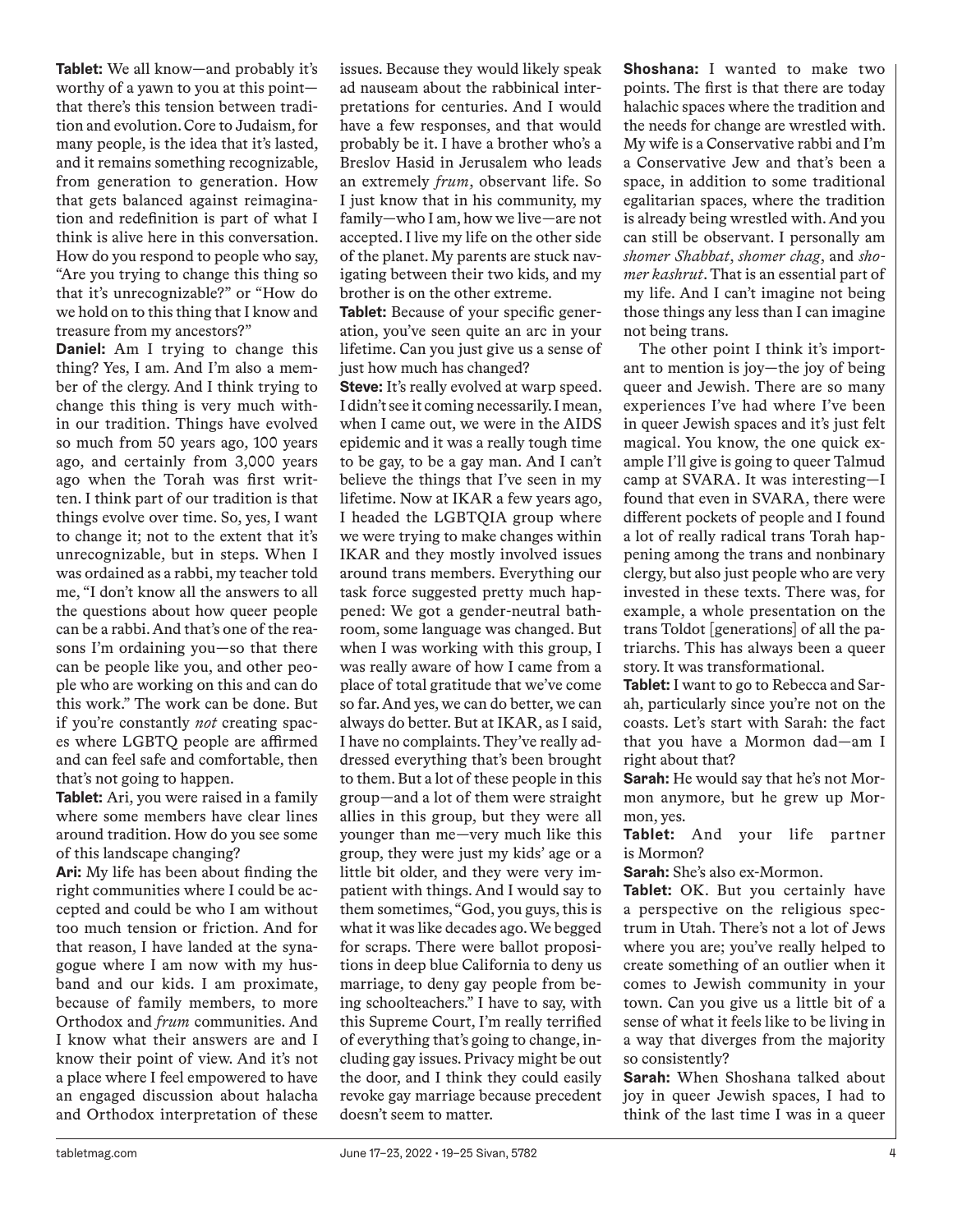Jewish space, and I can only think of one. So it's really nice to know that there are places out there for people like me where people find joy. And that's not to say that I don't have plenty of joy here, but it's kind of lonely with me being one of I would say maybe five "out" Jewish people in my congregation, and that's rounding up (and includes my girlfriend, who's not Jewish). It's definitely isolating. And my little congregation in Ogden is tiny. We have about 49 member units right now, and that's really big for us. So yeah, it's small. My synagogue is very much DIY; we don't have a rabbi, we don't have any staff. It's really what you make it. And when I moved back from college in Seattle to my hometown synagogue, which is really all I've ever known, and I started leading synagogue services and joined the board of trustees, I really wanted to make it fit me. And that meant coming out to the members and coming out to myself, which was harder. And really just saying, "Damn the consequences; I want to see if I can fit here." And I can. And I'm really glad I can.

**Tablet:** Rebecca, can you give us a sense of how things are going when it comes to LGBTQ Jews in the South?

**Rebecca:** Well, they're awful legislatively. It's not just the South. It's the Midwest. It's the Southwest. It's scary, it's terrifying here. And people need to be educated. I recently spoke to an influential civic group who wanted to know what to do and what not to do. But they gave me only 10 minutes to talk. They recognized they were shortchanging the conversation, but it still happened, and they didn't have time for follow-up. You know, Atlanta is a very large city with a large Jewish community. I grew up in Boston, but I've been here for almost 30 years, and I have seen a tremendous amount of progress.

**Tablet:** Meg, since you're also a convert, can you talk about whether Judaism in some way was a window into thinking about your LGBTQ identity?

**Meg:** My wife is a rabbi and I do feel like Judaism opened some windows for me. I was drawn to the appreciation for otherness. When I was converting, I studied with a rabbi who really encouraged me to see the part of me—that "It should be a shared space between people, and no one is 'including' anyone else, which implies a hierarchy."

has always been social justice-minded and that has worked professionally in civil rights law—to see that part of me as Jewish. That has been so transformational for me. In the Venn diagram of my life, my Jewish self and my queer self are the same. I don't feel like I have to be different people in different spaces. That has been really beautiful for me, coming from a Catholic background where growing up I was taught that people like me—their families and their love—was sort of conflated with sin, which was a confusing thing for a kid to learn. And so I do hear that we certainly have work to do. I hear you all saying that. But for me, the contrast is so stark, that in my particular spaces that I am in, it is *so beautiful* that we have come this far. I never imagined it for myself. And I think the fact that we have all these voices on this call … And that I know so many in rabbinical school [who are] gay or nonbinary at this point. So I think there's going to be a ton of new leaders coming out, too, who are going to just keep helping to change the world, which is great. So I feel very welcome and I really love my community.

**Tablet:** How many of you have chosen either a synagogue or a spiritual community *because* it is LGBTQ-focused or friendly? Raise your hand if that is how you chose your prayer community. I'm seeing five of you: Daniel, Rebecca, Shoshana, Aviad, and Steve. And for the others, is the answer no?

**Esther:** My prayer community is where I work as a student clergy person. I don't get a lot of choice in where I end up. We do a ranking system. I don't really have a choice. I might have more choice once I'm ordained, but I don't have it now.

**Tablet:** Ari, in terms of places like CBST [Congregation Beit Simchat Torah], which was known for years as "The Gay Synagogue" and was created essentially for LGBTQ Jews to have a home decades ago, is there a perspective that you have on why you didn't choose to belong there or to someplace similar?

**Ari:** I chose a community with my husband that felt comfortable for us and where being gay was a nonissue, I guess. So it wasn't the primary issue or the founding issue or a factor in the establishment of the congregation or one of the driving principles that led it. When we were discussing where to join, I also raised the question of the future of those communities that had been built as gay and lesbian, trans—(these synagogues probably called themselves gay and lesbian communities at the time). I questioned what the future of those synagogues and congregations might be when so many other parts of Reform Judaism and Conservative and other parts of Judaism have also opened their eyes and hearts and arms in a way that they hadn't in 1960 or '70 or '80.

**Tablet:** I want to get at what I know is this tension—everywhere, but in LGBTQ spaces for this discussion about being out as a Zionist. For those who identify as pro-Israel, are you comfortable being pro-Israel in LGBTQ spaces? Raise your hand if you are. I see Daniel and Steve. That's it. For those who are not comfortable being pro-Israel in LGBTQ spaces, can you raise your hand? I see Rebecca, Sarah, Aviad, Esther, and Meg.

**Esther:** I am originally from the middle of the country and I did a lot of activist work when I was in college. And I actually had to stop doing activist work, regardless of my own views on Zionism, because at the coffee shop that we were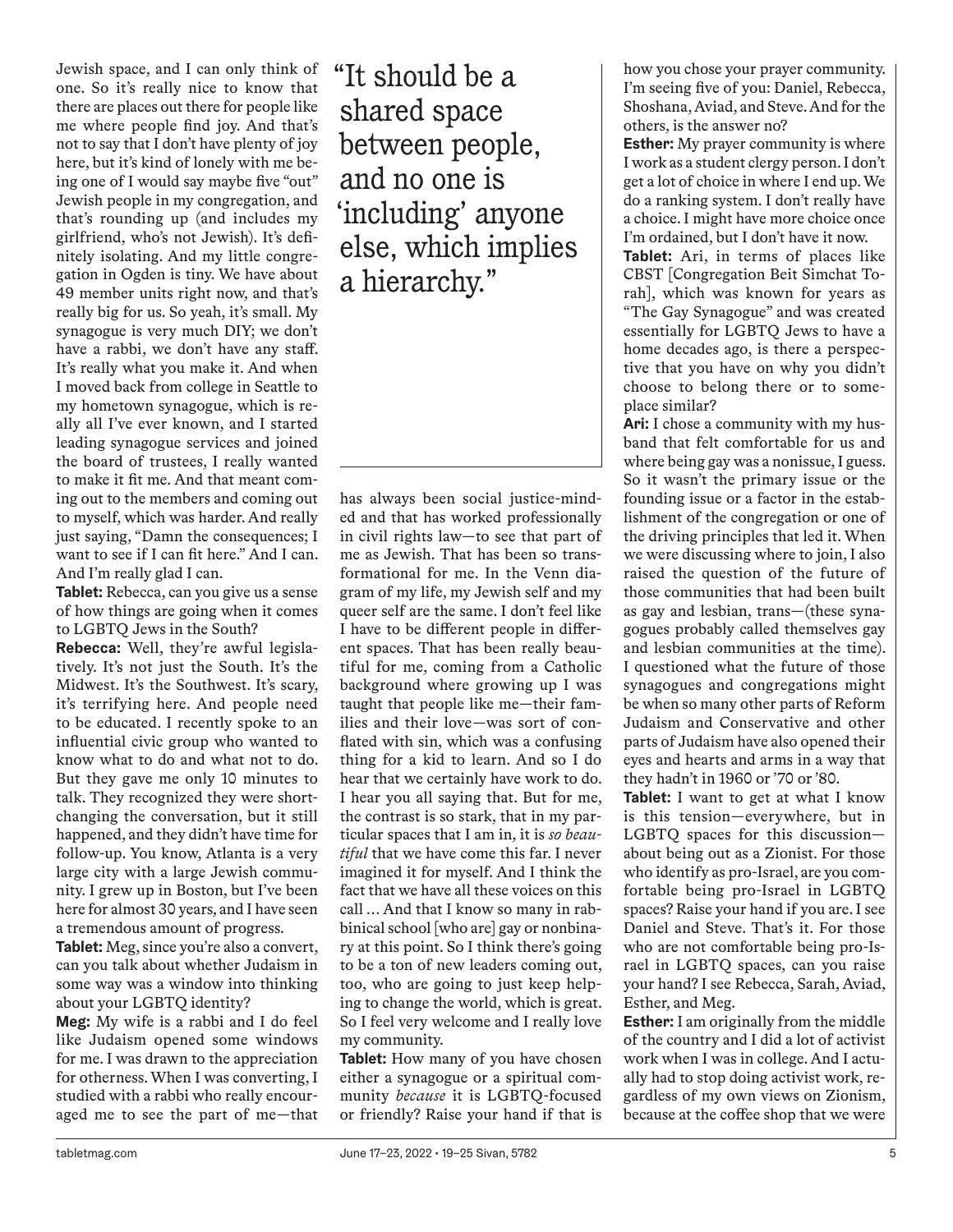meeting at to do work, there were Zionist conspiracy books on the shelves that basically pinned most of the world's problems on the "cabal." Regardless of my own Zionism, it obviously was not a safe place for Jews. So I did not return to that.

**Meg:** This is what came up for me when you asked whether we were openly Jewish in LGBT spaces. And I do really feel like it's not necessarily one political party or the other, or Jews or non-Jews, when it comes to people who feel differently about Israel; we are incapable of talking about this topic in any kind of civilized way, with any kind of nuance. And because of that, it's just easier to avoid it.

**Tablet:** I learned in my research for this article that "inclusion" has become a very toxic word. Why is inclusion a problematic word when it comes to LGBTQ Jews?

**Daniel:** Because you have to *include* me. Right? Then you are welcoming me into *your* space. And I don't feel like that should be the case. I feel like it should be a shared space between people, and no one is *including* anyone else, which implies a hierarchy.

**Tablet:** What is the most important

thing that other Jews should know about LGBTQ Jews?

**Jaime:** God made us, and God loves us, too.

**Esther:** We have existed for all of recorded history and will continue to exist for the rest of the future of the Jewish people.

**Shoshana:** God is queer, and God is nonbinary. And that's part of faith in the Divine: coming to terms with that. **Daniel:** We're not waiting for anyone. We're living our lives. And a lot of us are pretty happy. And we're not sitting around waiting for some panel of rabbis to decide if we're going to be happy or not.

**Rebecca:** If we want Jewish continuity, we have to stop shaming and shunning people. We are contributing to Jewish continuity.

**Ari:** We're sitting in synagogue for some of the same reasons you are. We're all brought to this experience and this tradition for the same reasons, regardless of where we are, who we come from, and what's driving our identity.

**Sarah:** I would say that just as you can look into the Torah, scripture, and just see infinity, the same thing is true with the Jewish people and with

LGBTQ Jews. Like Esther said today, we've always been here. Like Shoshana said, we're going to be around. And it's strange to say from my place here in Utah, surrounded by so much of another religion, not being part of the dominant religion, but we're here.

**Steve:** I would ask people who don't want to include us in Jewish life, if they stone their disrespectful children? I think the Torah is so much more expansive than their view of what the Torah is.

**Aviad:** Not only have we always been here, but our numbers are getting even higher. The number of people who are identifying as LGBTQ+ is growing and this trend is going to continue growing. So if you're not ready for us, get ready for us.

**Meg:** It's in everyone's best interest if continuity is important—to get on board, because the next generations will be Jews of color, interfaith families, LGBT Jews. … These are the people who the young Jews want to see in these spaces. And it's really only a matter of time.

*This article was originally published on June 23, 2022.*

# **COMMUNITY** Whatever Happened to the 'Pro-Jewish' Left?

America's political divide has become a religious and communal divide

### **BY SAMUEL J. ABRAMS AND JACK WERTHEIMER**

t is a truism among many observers of the current socio-political scene that politics has become a substitute religion for large numbers of Americans. Writing about the sacralization of politics, Shadi Hamid, for example, I

stated that "on the left, the 'woke' take religious notions such as original sin, atonement, ritual, and excommunication and repurpose them for secular ends…; [while] on the right, adherents of a Trump-centric ethno-nationalism still drape themselves in some of the trappings of organized religion, but the result is a movement that often looks like a tent revival stripped of Christian witness." All this has led, some claim, to the high levels of ideological intensity, social division, and demonization in the realm of politics that once were the preserve of religious zealots. And this intensification of passions and commitments—both political and religious—is an important dimension of social "sorting" and polarization, with more Americans taking more uniformly left-leaning or right-leaning positions in both politics and religion.

The relationship of politics and religion also has shifted in an additional way. Until sometime in the last third of the 20th century, adherents of certain religious denominations gravitated to the Republican party and others to the Democrats. But both parties—and their respective political camps—attracted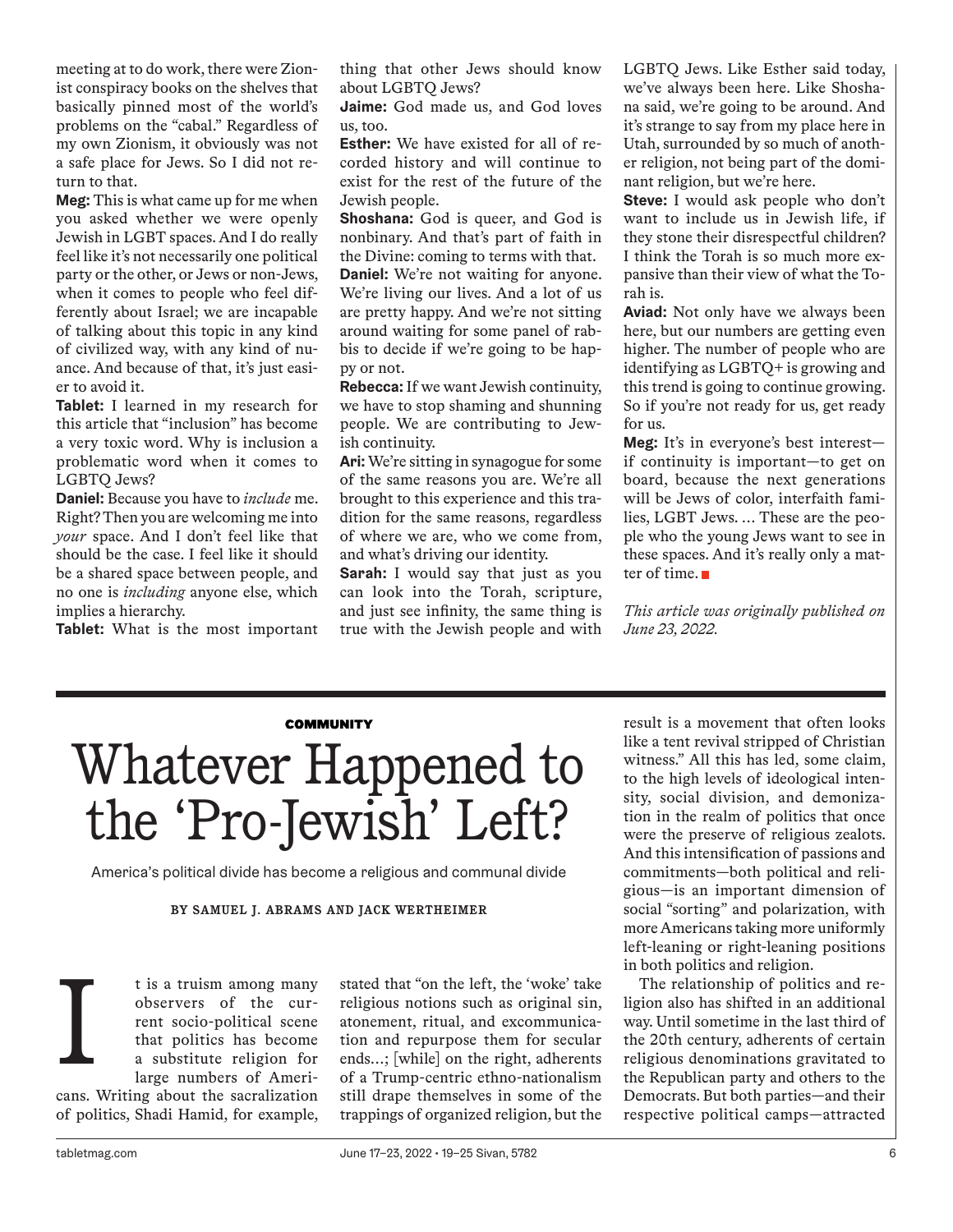people seriously committed to their religion. That pattern has changed in recent decades with the opening of a "God gap" or "religiosity gap." As early as the 1980s, many in the Bible Belt and those associated with the evangelical movement went from being relatively neutral on political matters to becoming highly engaged, generally with the Republican party and conservative political positions. Recent research indicates that partially in reaction, people who were less religious gravitated toward the left side of the political spectrum.

In brief, a revolution has transformed the political allegiances of large swaths of Americans: levels of religious conviction, denominational identities, worship service attendance, and other expressions and measures of religiosity correlate with how most Americans vote in elections and identify politically in surveys. Broadly speaking, "religious" people—however measured—tend to lean Republican politically and conservative in their ideology. Their opposite numbers—the "non-religious" or secular—often favor Democrats and are ideologically liberal. To take just one of many research studies, the Pew Religious Landscape Study finds numerous links between measures of religiosity and political ideology (conservative-moderate-liberal). As a general phenomenon, conservatives, far more than liberals, believe in God, see religions as important, attend religious services weekly, pray daily, see religion as a guide to morality, read scripture, and believe in heaven and in hell. Any way you slice it, conservatives today are more religious, liberals are more secular, and moderates are in-between.

This emerging political reality has occasioned debates about cause and effect: Have Americans changed their political views because of their religious outlook, or has political partisanship driven how American think about their religion? For years, conventional wisdom favored the former explanation: religion, it was widely assumed, is the driver of political allegiances. More recently, that assumption is being questioned.

Mounting evidence suggests that social networks—the people with whom a person associates—coupled with the "Levels of religious conviction, denominational identities, worship service attendance, and other expressions of religiosity correlate with how most Americans vote in elections and identify politically in surveys."

political outlook widely shared in those networks, influence how large numbers of Americans relate to religion. To take one piece of research that may well be indicative of larger trends, a recent Pew study found that white Americans who viewed Trump favorably and did not identify as evangelicals in 2016 were much more likely than white Trump skeptics to begin identifying as born-again or evangelical Protestants by 2020. Another straw in the wind is the drop in church membership and service attendance, alongside a decline in religious identity, due to several factors, though more concentrated on the left than the right: Over the last decade, another report found, "The decline in organized religion is indeed much bigger among Democrats (-17 points) than Republicans (-7 points)."

Given these seismic developments in the wider society, has there been a corresponding shift in how the politics of American Jews has aligned with their religious and ethnic commitments? Complicating this question is the knotty relationship between Jewish identity, religious commitment, and ethnic solidarity. To be a Jew, after all, is not solely about identification with a religious tradition, but also with a people, its history, culture, and values, and, since 1948, with the Jewish State of Israel. Political identities may influence Jewish religiosity or Jewish collectivity or Israel commitments, or all three. Thus the typical, political cleavages present in American society in general may not necessarily tightly map on to the many variations of Jewish commitment.

To probe these relationships, we examined survey data from the most recent national study of American Jews produced by the Pew Research Center titled "Jewish Americans in 2020." Respondents were asked to identify with a political label on a spectrum ranging from very conservative to very liberal. (Though Pew offers five ideological options, we have consolidated them into three for the sake of clarity.) It quickly emerged that the familiar sorting patterns evident in American politics at large characterize a good many Jews. Jewish political liberals and conservatives have moved into two camps with distinct and exclusive ideas, behaviors, and packages of attitudes and practices, resembling and reflecting the same socio-political phenomena in the larger society, a development with serious ramifications for American Jewish life.

Consider the relationship between political ideology and Jewish religious commitments. Consistent with the larger trends in American society, on measure after measure, politically conservative Jews as a group are far more engaged with their religion than political liberals. For example, Jewish political conservatives are more than three times as likely as liberals to say that religion is very important to them (41% vs. 12%), with moderates situated between them (at 23%). This "political gradient" —high-scoring conservatives, middle-range-scoring moderates, and low-scoring liberals recurs when we examine several other critical measures of religiosity. Almost twice as many conservatives as liberals are synagogue members (45% vs. 25%). More than three times as many attend religious services monthly (42% vs. 13%). Conservatives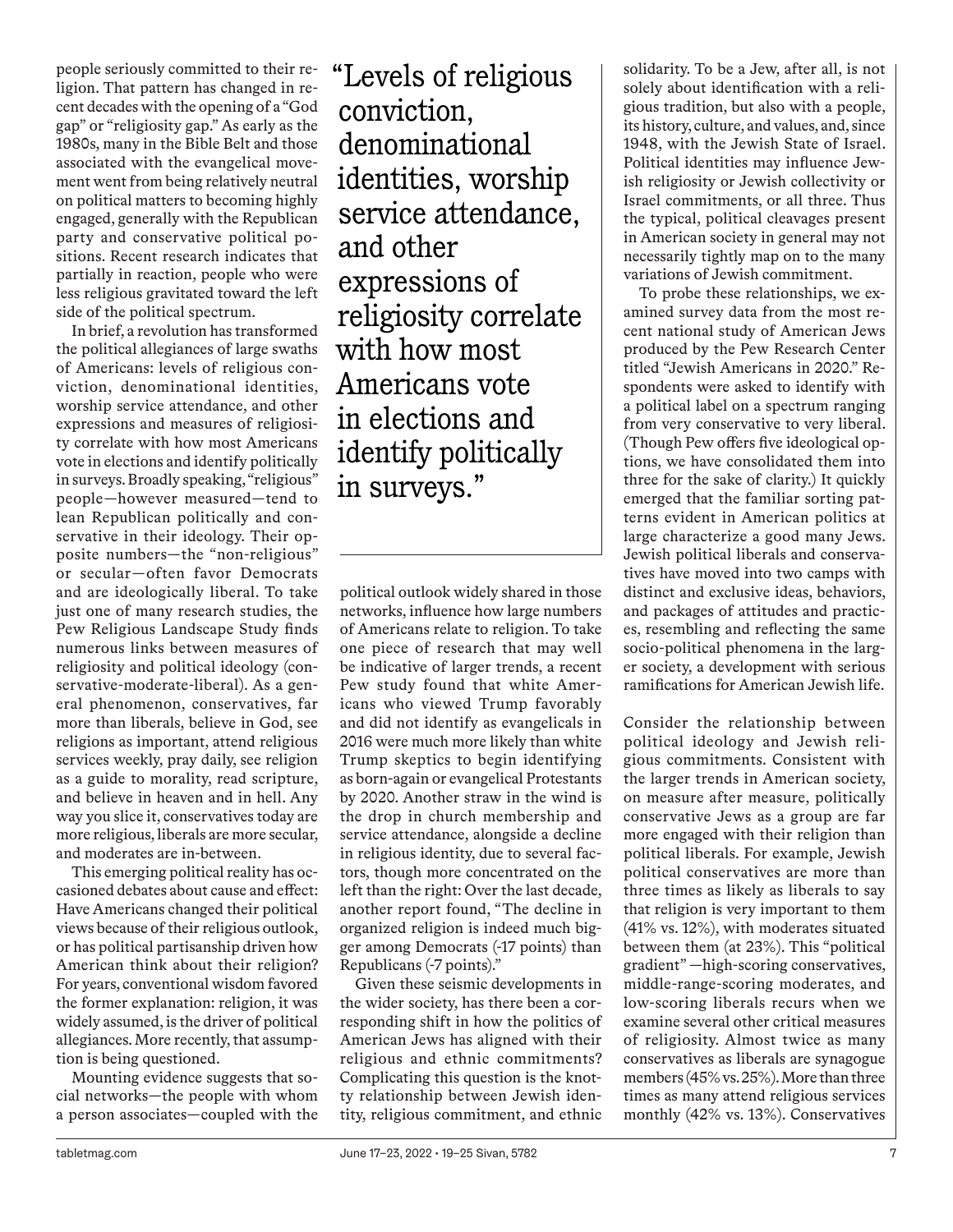are far more likely than liberals to "mark Shabbat in a way that makes it meaningful to you" (53% vs. 33%).

Political ideology also correlates with how Jews think about the role of faith in today's society. In the 2022 American National Family Life survey, a significant gap emerged when Jews were asked whether religion causes more problems in society than it solves. Fully 69% of politically liberal Jews believe that religion is more problematic than helpful, compared to just 15% of Jewish political conservatives and 54% of political moderates. In that same survey, sharp differences emerged when respondents were asked about the role religion can play in teaching good values. Just one-third of liberal Jews (34%) believe that "it is important for children to be brought up in a religion so they can learn good values." In sharp contrast, 59% of moderate Jews and 85% of politically conservative Jews feel the same way. The survey also asked if individuals must free their minds from old traditions and beliefs to understand the world today. A majority of Jewish liberals (68%) was open to rejecting tradition for the sake of modernity, compared to just a little more than one-third of Jewish conservatives (37%), with moderates once again situated in the middle at 46%.

Turning now to the other dimension of Jewishness, we will use the shorthand of "peoplehood" to denote the responsibility Jews feel to one another, meaning ethnic solidarity, a sense of family connection or some other form of collective identity and caring when Jews anywhere are facing adversity. That commitment to mutual responsibility, even more than religion, has been a glue binding Jews together, as we may infer from the fact that twice as many Jews say that being Jewish is very important to them compared to the importance they ascribe to religion (42% vs. 21%).

When asked whether being Jewish is very important to them, the majority of political conservatives answered yes, followed by a minority of moderates, and then even fewer liberals (59%, 42%, 36%). On other measures of Jewish "peoplehood" connections, we see even more pronounced patterns. About twice as many conservatives as liberals have mostly Jewish close friends (48% vs. 20%). Almost twice as many conservatives as liberals regard Jewish community as essential to their being Jewish (49% vs. 26%). Far larger proportions of political conservatives as compared to liberals highly value belonging to the Jewish people (67% vs. 41%), and the gap between right and left is even more pronounced with respect to feeling a great deal of responsibility to help Jews in need (50% vs. 20%). Consistent with these patterns, conservatives also do more to enact their connections. They lead liberals in making donations to Jewish charitable causes (64% report having done so in the prior year, compared to only 41% of liberals). Conservatives also are more likely to consume Jewish news (62% vs. 35%).

Given all the differences in how these political factions relate to the Jewish people, it should come as no surprise that conservatives are considerably more attached to Israel than liberals are. They are twice as likely as liberals to regard caring about Israel as essential to their being Jewish (67% vs. 33%). And the gap is even larger when respondents indicated they felt *very* attached to Israel (45% of conservatives and just 14% of liberals claim such a strong attachment). An even larger ratio—more than four to one—separates conservatives and liberals when they are asked about whether they feel they have a lot in common with Israeli Jews (44% vs. 10%). Not only are conservative/liberal differences pronounced in regard to emotional connections to Israel and Israeli Jews, they surface also on questions of policy. Hardly any conservatives—or moderates for that matter—regard the U.S. as too supportive of Israel (6% and 8% respectively). But six times as many liberals do (40% find the U.S. too supportive of Israel).

These large gaps even appear when adherents of different political ideologies contemplate the future Jewishness of their own families. Asked about their hopes for their descendants, Jewish political conservatives are more than twice as likely as liberals to feel it's very important that their current or future grandchildren identify as Jews (59% vs.

25%), and they are four times as likely to say it's very important for their grandchildren to marry Jews (46% vs. 12%).

To be sure, ideology alone does not explain these pronounced patterns. Family circumstances also play a large role. Far more conservatives have Jewish family members than do liberals. More of them have two Jewish parents (77% vs. 65%). And the gap with respect to intermarriage is even wider: Just 25% of Jewish political conservatives are intermarried compared to 52% of liberals. To take one more related measure, conservatives have about three times as many Jewish children in their homes as liberals.

In sum, a large gap has opened between Jewish political conservatives and liberals (and even more so among those who identify as "very liberal") on a broad range of questions measuring Jewish commitments. The question this raises is why are so many politically liberal Jews indifferent to Judaism and Jewish group solidarity?

By posing this question, it is not our intention to besmirch liberals as hopelessly lost to the Jewish people or to valorize conservatives as the saving remnant. For one thing, significant numbers of liberals continue to be committed to Judaism and Jewish collective life. For another, fully half of American Jews identify as liberals, with ever higher proportions of Jews identifying as liberal among the younger age cohorts. Writing them off makes little sense. Yet ignoring the widening chasm we have traced is counterproductive. For those concerned about the vitality of Jewish religious and communal life, the gap between adherents of the left and right is central to what we may describe as the great American Jewish resignation from identification and affiliation. And



Our shared Jewish life, at **tabletmag.com/sections/ community**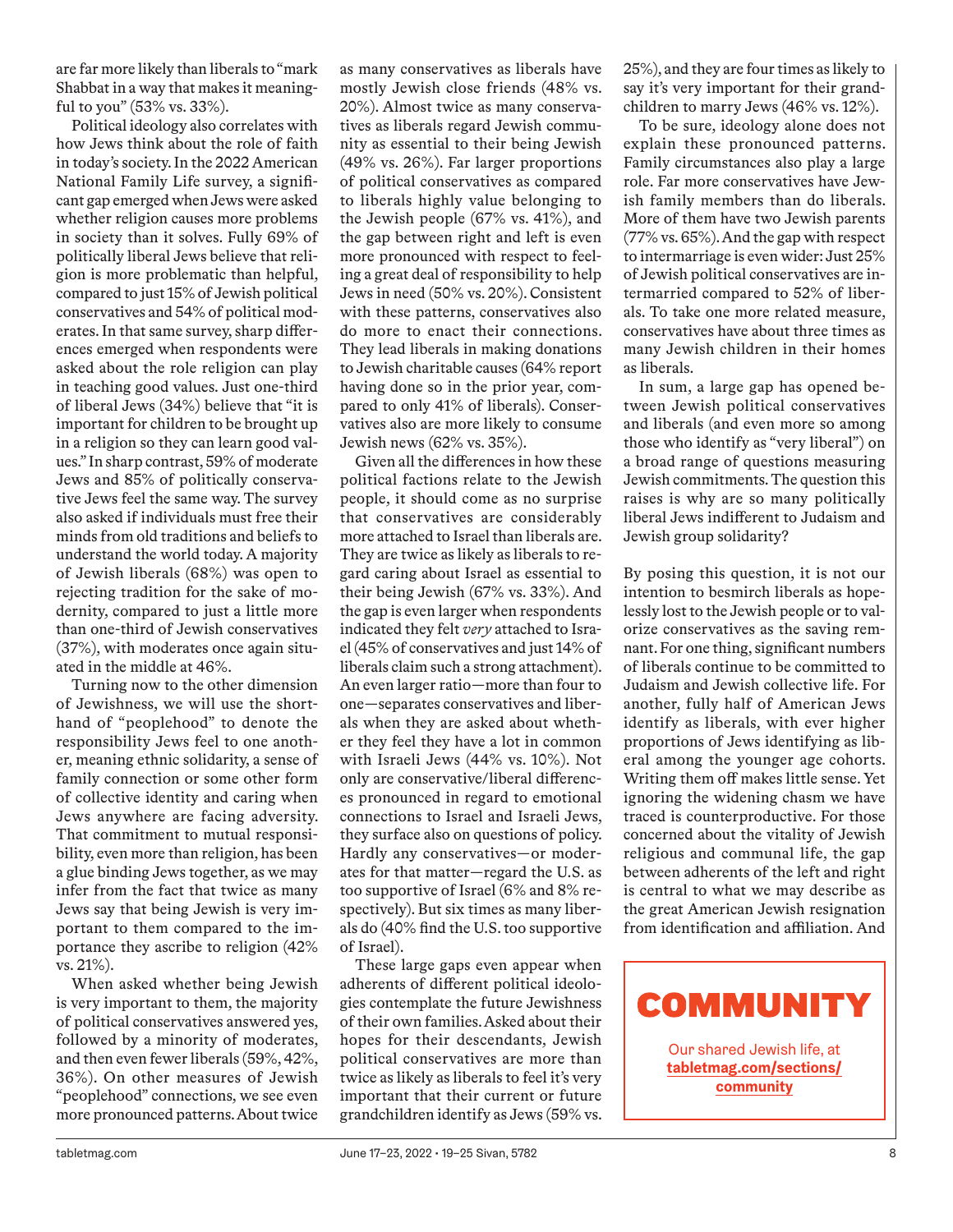that resignation is far more prevalent on the liberal side of the spectrum than on the conservative one, hence our sharp focus on the former.

In point of fact, the liberal-conservative gap we have delineated can be traced back at least to the late 1980s, if not earlier, though it has grown steadily wider. The 1990 National Jewish Population Survey and Pew's "Jewish Americans in 2020" both show the same patterns in regard to varieties of Jewish involvement (as does the 2013 Pew study). Political conservatives out-score liberals on almost every measure of religious and peoplehood involvement appearing in these three surveys. Taking nine measures that appear in the 1990, 2013, and 2020 surveys, we find that levels of Jewish engagement among conservatives held steady at around 60%. In sharp contrast, the average score for liberals dropped over 30 years, going from 44% to 40% to 36% by 2020. To cite a few examples of declining participation by liberals, Yom Kippur fasting dropped from 50% in 1990 to 41% in 2020. Donating to Jewish causes went from 52% down to 41%. And when asked about having mostly Jewish close friends, nearly a third (31%) of liberals had them in 1990, whereas only one-fifth did in 2020. In other words, the conservative/ liberal gap widened, not because conservatives become more Jewishly engaged—they held steady—but because liberals experienced notable drops in Jewish engagement over the years.

Consistent with this longer-term trend, the age of survey respondents in 2020 makes a great deal of difference. Among liberals 65 and over, 50% say they feel strongly about belonging to the Jewish people. The number drops with age, reaching a mere 27% among those 18-29. We see similar age-related declines among liberals on other measures, including donating to Jewish charities (57% vs. 21%), having mostly Jewish close friends (36% vs. 12%), feeling very attached to Israel (19% vs. 10%), and feeling that being Jewish is very important in one's life (42% vs. 26%). Today's older liberals are much more engaged in Jewish life than their younger ideological allies, consistent with our finding that liberals in our time

"The widening of the gap is not due to recent events, such as the Trump presidency or Israel's decreasing popularity with Democrats and liberals."

are less Jewishly engaged than those 30 years ago.

The data we have at present are insufficient to determine causal order. We do not know if liberals became more distant from Judaism and the Jewish people, or whether those who are Jewishly distant migrated to the liberal camp. But we do know that liberals identify less with Jewish religious and communal life than conservatives today—and that this process has been underway for over 30 years. The widening of the gap is not due to recent events, such as the Trump presidency or Israel's decreasing popularity with Democrats and liberals. Rather, other factors have been at work, undoubtedly resembling similar patterns in American society at large.

To shed some light on these developments, we turn to some of those broader trends and the fact that as Americans have "sorted" and polarized, political conservatives have tended to embrace religious and communal commitments, while liberals have increasingly shied away from religious institutions, with many proclaiming themselves to be agnostic or atheist. In a recent survey (2021), Pew found that three quarters (73%) of those in the GOP believe that religious institutions are good for society, compared to only 49% of Democrats. In fact, looking at the trend data since 2010, we see stability in the positive attitudes of Republicans toward religious institutions, but a notable increase in negativity among those who identify as Democrats. Put somewhat differently, the Pew Research Center has found that the percentage of liberals who believe that churches and religious organizations positively contribute to society dropped from nearly half (49%) in 2010 to only one-third (33%) by 2019.

These current attitudes stand in marked contrast to the scene in the middle of the 20th century: America then had an abundance of religiously committed liberals and liberally inclined theologians, such as Reinhold Niebuhr, Martin Luther King, William Sloane Coffin, and Abraham Joshua Heschel, to name but a few who typified the nexus of liberalism with religiosity. Certainly liberal churches still exist and some thrive, but many church-goers prefer ideological homogeneity. It's hard to think of more than a handful of national leaders in the politically liberal camp today who identify strongly with their religion. Senator Raphael Warnock of Georgia is an exception and both President Biden and House Speaker Nancy Pelosi are Catholic and take Communion but are less overtly religious than leaders in earlier generations. Here, then, is the broader context in which politically liberal American Jews find themselves, an ideological environment not warmly disposed to religion, to put it mildly, and one that regards particularistic allegiances to white ethnic groups as anachronistic, if not a form of white supremacy. Little wonder that many Jewish liberals are distancing themselves from Jewish religiosity and communal needs.

Beyond this context, we might ask whether there are aspects of *current* liberal attitudes that are undermining Jewish commitments. We identify four such elements that are considerably more characteristic of liberals and, by extension, Jewish liberals, than conservatives.

1. *The elevation of the autonomous self and its wants.* As Robert Bellah and associates richly explained nearly 40 years ago, Americans have a long history of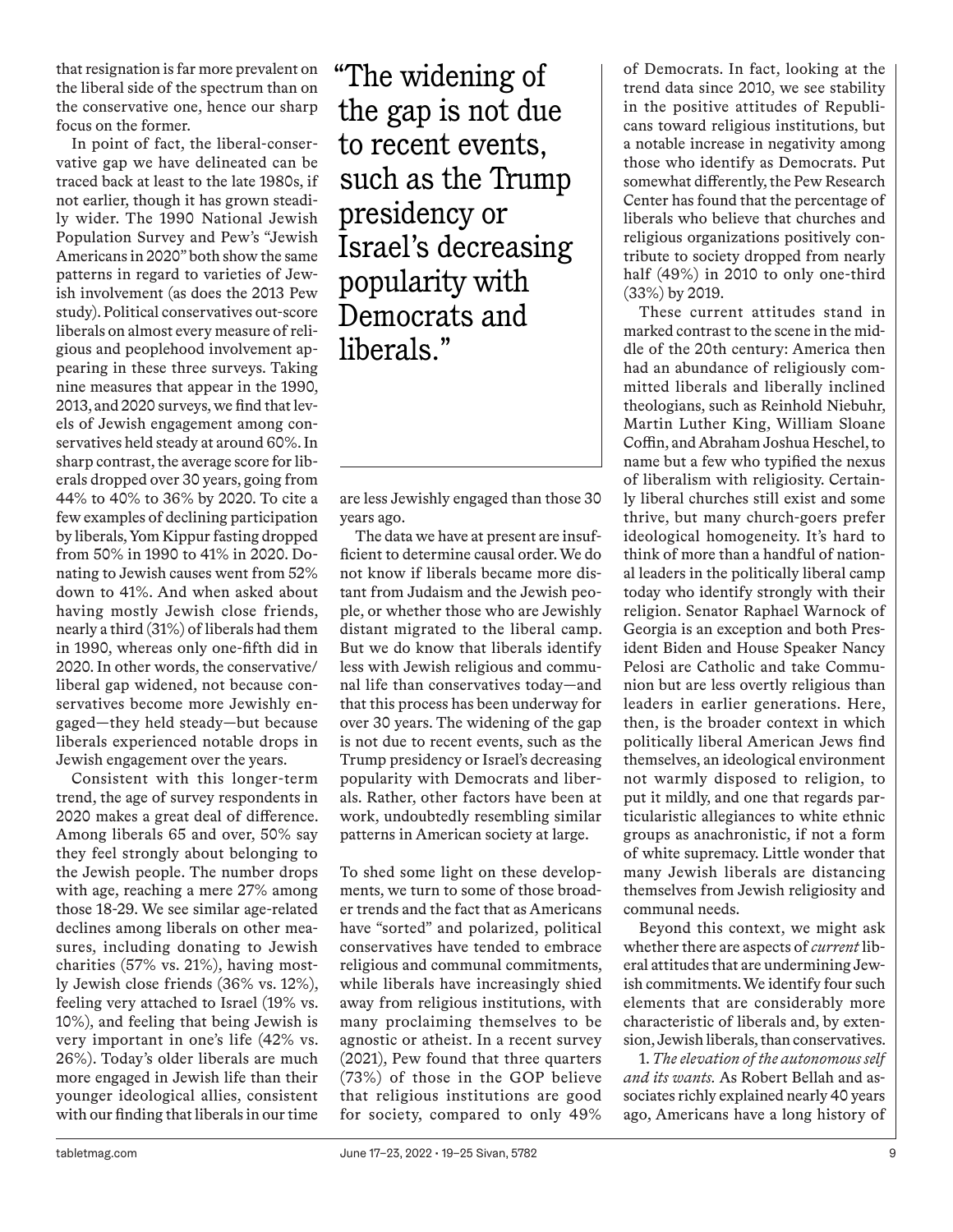balancing rugged individualism with community commitments. Over the past decades, the latter have faded while the former has strengthened. Wherever one turns today, we are confronted with the assertion of individual autonomy, with *demands* that we attend to each individual's version of "truth." On the Jewish scene already two decades ago, Steven M. Cohen and Arnold Eisen in their book, *The Jew Within: Self, Family, and Community in America*, identified the impact of the "sovereign self" on the ways moderately engaged Jews enact their Jewishness. Since then, Jewish institutional life has contended with ever more insistence on the part of many that it must change to accommodate their needs—or else they will leave. Jewish institutions are widely decried as insufficiently nimble to satisfy the disparate—and *contradictory—*wants of the many autonomous selves now demanding that they get their way. And *pace The Jew Within*, much of Jewish life for many has become privatized, enacted only in the confines of people's minds, homes, and families. Liberals, it seems, are far more inclined than conservatives to favor unfettered autonomy.

2. *The triumph of the DIY lifestyle*. An outgrowth of radical autonomy, Do It Yourself Jewishness now adopts and abandons, mixes and matches. Jews are encouraged to create their own understanding of Jewishness, consistent with what they find personally meaningful. Inherited Jewish traditions are deemed outmoded. Not only is Judaism no longer seen as a package of obligations and commandments; it now is treated as endlessly plastic. While suitable for liberals, this approach does not work well for conservatives who continue to embrace tradition, law, and institutional norms. In general, conservatives (more than liberals) hold that faith and belief cannot be cherry-picked and followed

# **SCIENCE**

Everything you need to know at **tabletmag.com/sections/science** only when convenient or personally meaningful.

3. *The rise of identity politics*. Liberal culture has come to valorize group identities based on what may be called "victim status." Sexual orientation, minority group identity, gender, and disability are seen as legitimate bases for social identity and for claiming respect, if not privilege. In contrast, group identities based on ancestral cultures—such as being Jewish or of white European ethnicities—are not similarly valued. Undoing victimization and privileging the once marginalized are the primary goals of group identification, according to current liberal thinking. By contrast, maintaining religious communities, ethnic solidarity, and Jewish group continuity appeal to conservatives but not liberals. Not surprisingly, Israel, the nation state of the Jewish people, once lauded by Democrats (and Socialists), now finds far more favor among Republicans.

4. *The prioritization of universalism over particularism.* Perhaps, most famously expressed by John Lennon's famous song, the world is imagined to be a far better place without religion, countries, and possessions. Within American Jewry this orientation undergirds much of the talk about"repairing the world" (*tikkun olam*). For growing numbers of American Jews, especially those on the cultural and political left, social action is central to their self-understanding as Jews. In the Pew 2020 Pew study, just shy of two-thirds of liberals viewed social justice engagement as essential to their Jewishness, while only one-quarter viewed belonging to a Jewish community as equally important and only one-third said support of Israel is essential to their Jewishness. (Conservatives ranked belonging to a Jewish community and caring about Israel higher than social justice.) Differences in priorities are unmistakable but our point here is that many in the Jewish community today—especially among the rank-and-file—treat *tikkun olam* as the most important commandment of Judaism. The view is endorsed and encouraged by some rabbis to the near exclusion of other Jewish values, such as caring for fellow Jews, observing the rituals of Judaism, and supporting Jewish communal institutions. For a significant sector of the liberal Jewish population, non-sectarian and global concerns take priority over Jewish needs.

The disengagement from Jewish life by some on the left is neither novel nor especially surprising. After all, there's a long history of Jews identified with the *far left* who have rejected religion and feeling responsible for the Jewish people. But the masses of American Jews who identified with political liberalism thought differently. They saw no tension between their commitments to aid fellow Jews while also supporting non-sectarian causes. Nor did they indict their religion as the source of human failings. Twentieth century Jewish liberals often were leaders of federations of Jewish philanthropy, defense organizations, social service agencies, and Jewish educational and religious institutions. During the 1960s, baby boomers seeking to make their mark on American Jewish life were committed to anti-war protests and the Civil Rights movement, as well as labor unions—even as they marched to free Soviet Jewry and defend the embattled State of Israel. While in our time it is not uncommon for Jewish progressives to ridicule efforts to ensure "Jewish continuity," youthful activists in the early 1970s critiqued Jewish organizations for investing *too little* in Jewish education and *too much* in Jewish health care facilities that no longer served a primarily Jewish clientele. In that era, too, the Jewish left produced the Havurah fellowships, the turn to neo-Hasidism, significant aliyah to Israel, Jewish feminism, and mass demonstrations in support of Jewish causes. Undoubtedly, some on today's Jewish left passionately share similar Jewish commitments. But the data we have cited point to the indifference of many Jewish liberals today—particularly younger adults—to most forms of Jewish particularism, religious life, and positive identification with Israel as a Jewish state.

How might this situation change in the direction of greater involvement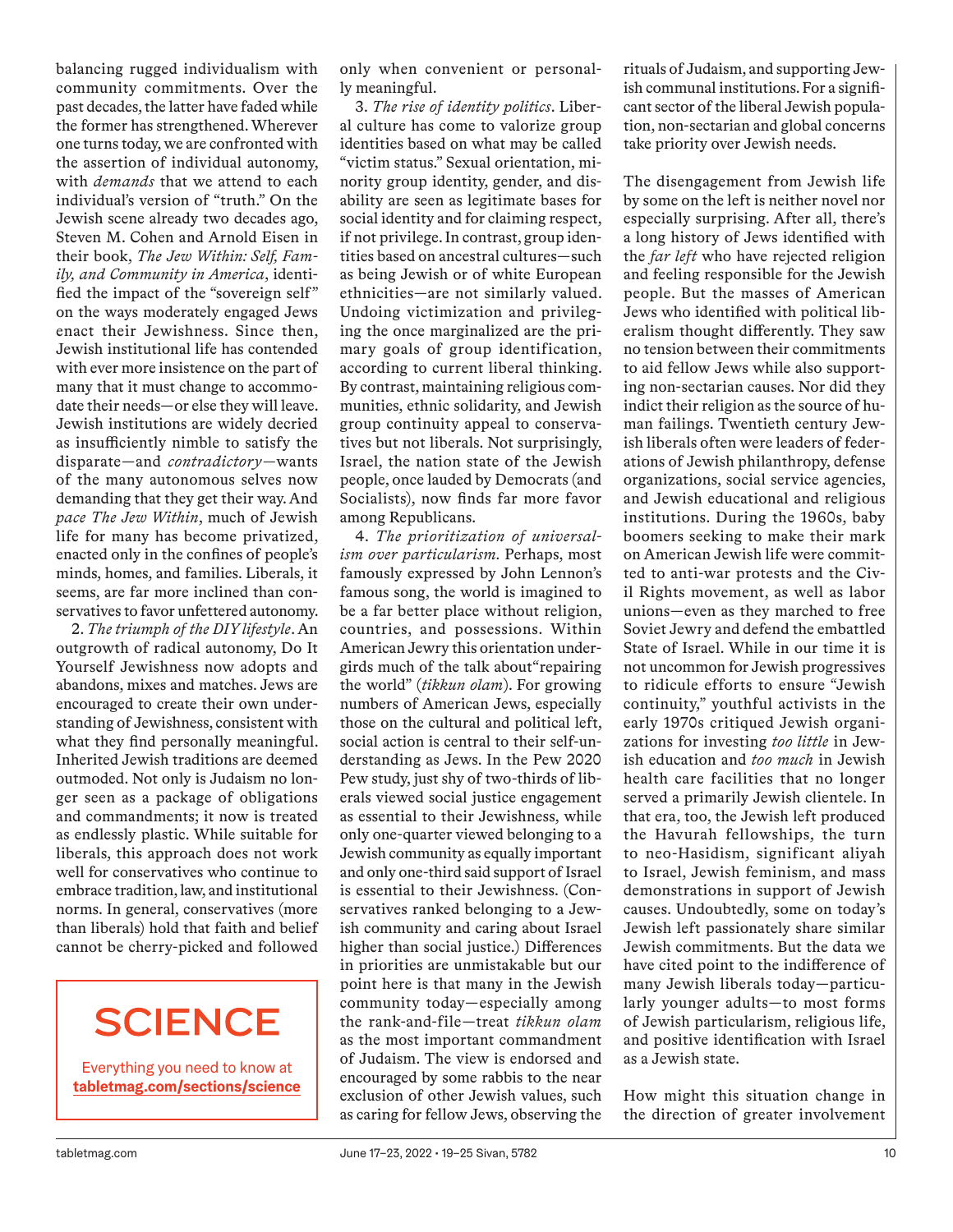by political liberals in Jewish life? It's possible that American society, including political liberals, will re-embrace religious commitment and a more positive approach to cultural heritage. The pendulum may swing back: Americans may come to place more value on association, cooperative work, and volunteering. Just as trends in the wider society have pushed liberal Jews in the past to distance themselves from their religious and collective needs, a broader shift in attitudes may make Jewish particularism more attractive. Not least, rising levels of antisemitism may accelerate these changes.

There also are possibilities for some rebalancing of priorities within the American Jewish community. Reform, we expect, would have to come from inside the camp of Jewish liberals. Sobered by findings such as those we report, liberal-minded leaders may take up the challenge of rebuffing ideas and influencers undermining participation in Jewish religious and communal activities. In all likelihood, only highly respected and credible liberals committed to Jewish life—and there still are tens of thousands of them—have a reasonable chance to reverse the Jewish commitment gap we have highlighted. They are best-positioned to make the case to their ideological allies for the compatibility of liberalism with active participation in Jewish communal and religious endeavors and reject those aspects of left-leaning thinking inimical to Jewish life.

*This article was originally published on June 24, 2022*

# **NEWS**

# Holocaust Survivors Welcome Ukrainian Refugees to Poland

The few remnants of Krakow's Jewish past are at the heart of its efforts to welcome those fleeing a new European war

# **BY ARMIN ROSEN**

n the best of times, Krakow is a clash of civilization with its antithesis—or maybe of civilization with one of its inevitable outcomes. At Auschwitz, an

hour and a half west, a visitor can see a display case filled with hair harvested from arriving prisoners, a small portion of the 15,000 pounds of stockpiled human hair discovered when the Red Army liberated the death camp in January of 1945. Like the intact concrete posts stringing the barbed wire at nearby Birkenau, this still-existing physical remnant of victims of the Holocaust testifies to how recently the Nazis brought Jews from Warsaw and Berlin and Salonika to eastern Poland for extermination. Auschwitz having been absorbed, though never quite processed, a visitor's I

day might end with borscht and fried sheep's cheese under the mismatched towers of the 750-year-old Gothic church hulking over the tourist-glutted center of one of Europe's best-preserved medieval cities, a few blocks away from the Czartoryski Museum, which is home to a Leonardo da Vinci painting.

These are not the best of times in Central Europe. Today, someone arriving to Krakow by train in the evening might be greeted with the smell of cup noodles being distributed to crowds of refugees fleeing the Russian invasion of Ukraine, the least fortunate of whom haven't strayed far from the city's railway station, where much of the emergency assistance effort is still clustered. It is some of Ukraine's poorest who are arriving now, even if the mass migration of February and March has largely ended. The newest of Krakow's refugees tend to be from more outlying or rural areas where much of the actual fighting is now taking place.

Poland's right-wing government has shocked its many detractors by treating the refugees as decently as it has. History suggests that the Poles wouldn't automatically be open to helping Ukrainians, especially in light of the country's supposed turn away from liberalism. Poles and Ukrainians fought a war in the late 1910s, and ethnically cleansed one another as the German hold on the region collapsed in the closing days of World War II. I was given at least a half-dozen explanations for the welcome the Ukrainians have received in Poland less than 80 years later. Perhaps it was because of a common experience of Russian oppression, which for Poland spans much of the modern era, dating from the 18th-century partition right up to the fall of the Soviet-supported communist regime in 1989. Perhaps it was a result of 1939, a shared ancestral memory, and for some a direct memory, of standing alone against the Nazis.

More cynically, the Ukrainians solved the country's emerging labor shortage, serving as a boost to an inflation-strapped economy. Jaroslaw Kaczynski, leader of the ruling Law and Justice party, suspects his twin brother was murdered on Vladimir Putin's orders when a plane of Polish dignitaries crashed outside of Smolensk in 2010. The European Union had been feuding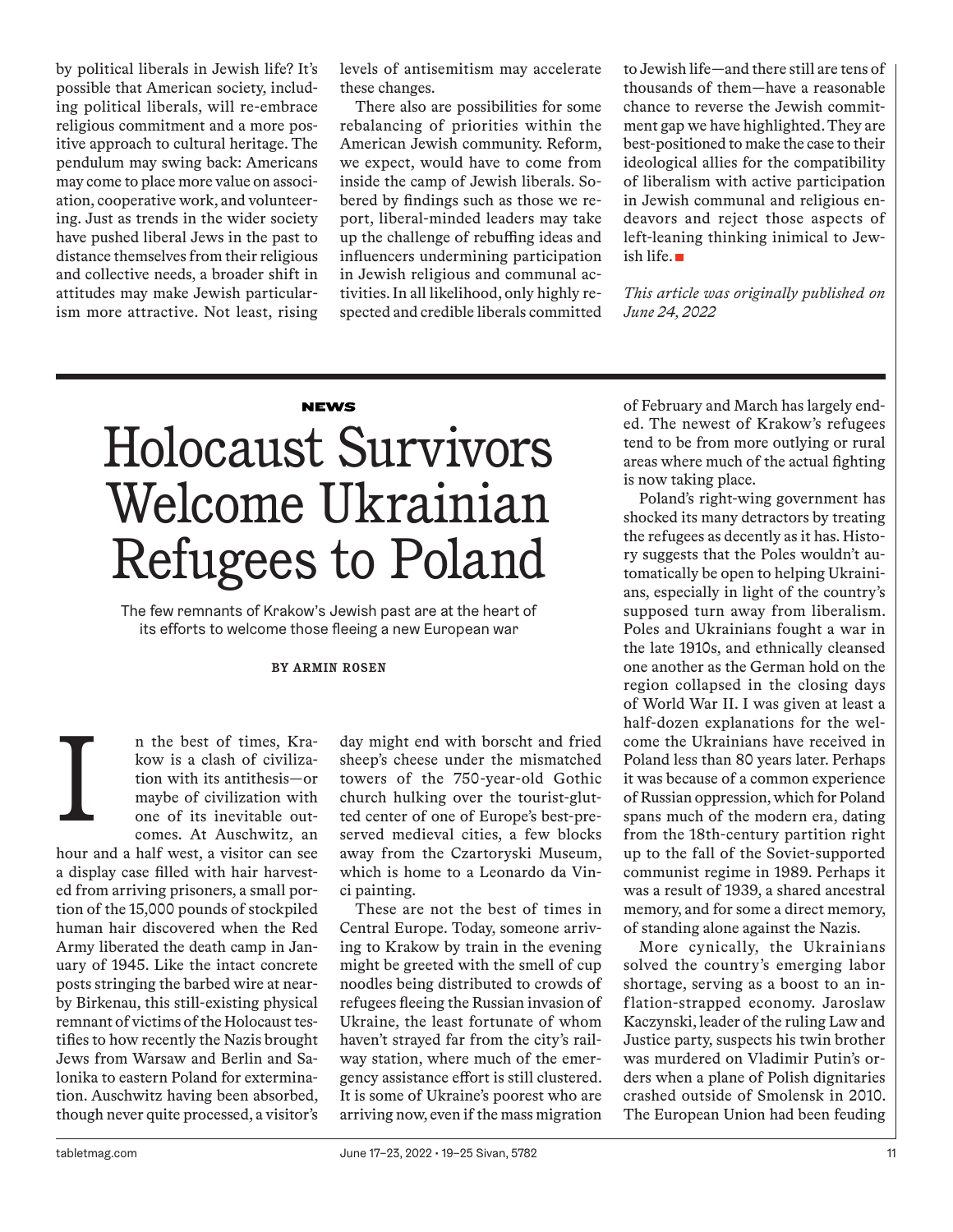with Warsaw over the application of EU law in Poland and pressuring the country to curtail its coal mining industry; the worldwide energy pinch caused by the war, along with Poland's critical role in managing the refugee crisis, suddenly turned Kaczynski from a pariah into one of the more indispensable figures in Europe. Perhaps most pertinently, the vast majority of refugees, nearly 95% according to Polish government figures, are women and children. The young men, who might drift into drunkenness or violence if left idle in a foreign land for long enough, are back in Ukraine, fighting the war. As Krakow Jewish Community Center (JCC) Executive Director Jonathan Ornstein observed, three months into his unexpected career as coordinator of what's turned into a refugee center, "You don't always fully understand how individuals act during a crisis, and you don't fully understand how more complicated things like a society and a government react during a crisis."

Every evening, and sometimes twice a day, Ukrainians gather at the statue of the 19th-century poet Adam Mickiewicz in the middle of the city's main square to sing and wave flags, providing a frisson of picturesque, real-time historical tragedy for the stampede of visitors from Manchester or New York, which continues in spite of everything. By some accounts, Krakow, which is four hours from Lviv in peacetime, is hosting 150,000 refugees, making Poland's second-largest city close to 20% Ukrainian.

In Kazimierz, the neighborhood southeast of the old city that was home to Krakow's Jews for over 600 years, lines of refugees form each morning on Miodowa Street, in front of the JCC and across from a row of restaurants serving "traditional Jewish cuisine" to tourists. It's a bright four-story building, opened in 2008 on the initiative of Prince Charles, facing an alleyway behind the minimally functioning but splendidly restored 19th-century Temple Synagogue. A large room on the JCC's ground is now gridded with shelves of Similac, toys, diapers, baby carriers, clothing, and shoes organized by size. On the walls of the distribution center, cloaked behind the rows of shelves, are colorful prints from a Polish-language graphic novel about the life of Sarah Schenirer, the Krakowian founder of the Bais Yaakov educational movement in the early 20th century—an exhibit left over from a time before Feb. 24, when the war in neighboring Ukraine began and the JCC reoriented its entire mission. A calendar in Ornstein's office lists the JCC's pre-COVID schedule of classes in Hebrew, Yiddish, basic Judaism, Israeli geography, yoga, and other areas of local Judaic interest, a relic of at least two crises ago.

The JCC is the leading institution of a Jewish community that numbered 60,000 in 1939, accounting for a quarter of Krakow's population. Today the JCC has 800 members in a city of 750,000, eligibility being limited to Krakowians who have one or more Jewish grandparent. The day Putin's army began its assault on Ukraine, Ornstein instructed that a banner be hoisted over the entry gate, reading "Welcome" in Ukrainian. It is still there. Ornstein says the downstairs distribution center sprang up overnight on the 24th. It now serves an average of 500-600 refugees a day.

In the early days of the conflict, as waves of Ukrainians poured into Poland, volunteers in neon yellow vests with the JCC's Magen David logo waited at the train station, directing newcomers of all faiths to a place where they could find food, shelter, and other help. The JCC has organized aid shipments deep into Ukraine, reaching as close as Lviv and as far away as the Donbas, in the especially war-affected East. The JCC is feeding 85 Ukrainian Roma, and housing 80 people in the Paszkowka Palace, a 19th-century Gothic revival mansion just outside of town. Unlikely as it seemed, there was in fact a spare palace in the Krakow area available for housing refugees. "I could look on its Wikipedia page," said Ornstein. "A guy reached out to us from Colorado and said he'd found an underused palace on Airbnb."

In the past three months, the JCC has tripled its budget and doubled its staff. It now spends an average of \$25,000 a day assisting Ukrainians. Because the JCC gets 95% of its funding from outside of Poland, the aid operation is a kind of global Jewish project, a sign that Jews still have a presence, and a sense of moral responsibility, in a former Jewish heartland that is now more widely known as a site of genocide.

"We're very mindful of where we are," explained Ornstein, who was born in New York and served in the IDF before dating a Polish woman and relocating with her to Krakow in 2001. "This isn't a Jewish community somewhere in the world. This is a Jewish community next to Auschwitz … We're in a part of the world where Jews have seen so much suffering, and we're in a position to help."

As with so much else in Poland, there is an added dimension to anything the Krakow JCC does, connected to an unavoidable and painful past, one whose contradictions are difficult or perhaps impossible to resolve in the abstract, but manageable—maybe even surmountable—out in the real world, where the pressures and realities of 2022 can make something positive out of the ever-present nightmares of the 1940s and after. "Even a community decimated by the Holocaust and which suffered under communism still can show empathy," Ornstein said. "It's good to be able to help … You can feel a little powerless, given the history here."

"You quickly realize for us, the past is important—the past is far more important than the future," said Jakub Nowakowski, director of the Galicia Jewish Museum. "If you talk about Polish-Israeli relations, it's all about the Holocaust. It's all about the past." We met for dinner in the Rynek, medieval Krakow's frenetic main square. As if to prove Nowakowski's point, a trumpeter emerged from the star-shaped upper turret of the 14th-century Saint Mary's Basilica to announce the hour, a tradition dating back to the Mongol invasions of the 1200s. The call rang out as a pro-Ukraine demonstrator at the Mickiewicz statue played "Zombie," the Cranberries' 1994 antiwar anthem, on an acoustic guitar.

The dark obverse of being obsessed with the past is forgetting or distorting the past, a problem the Galicia Jewish Museum, founded by two British Jews in the mid-2000s, now attempts to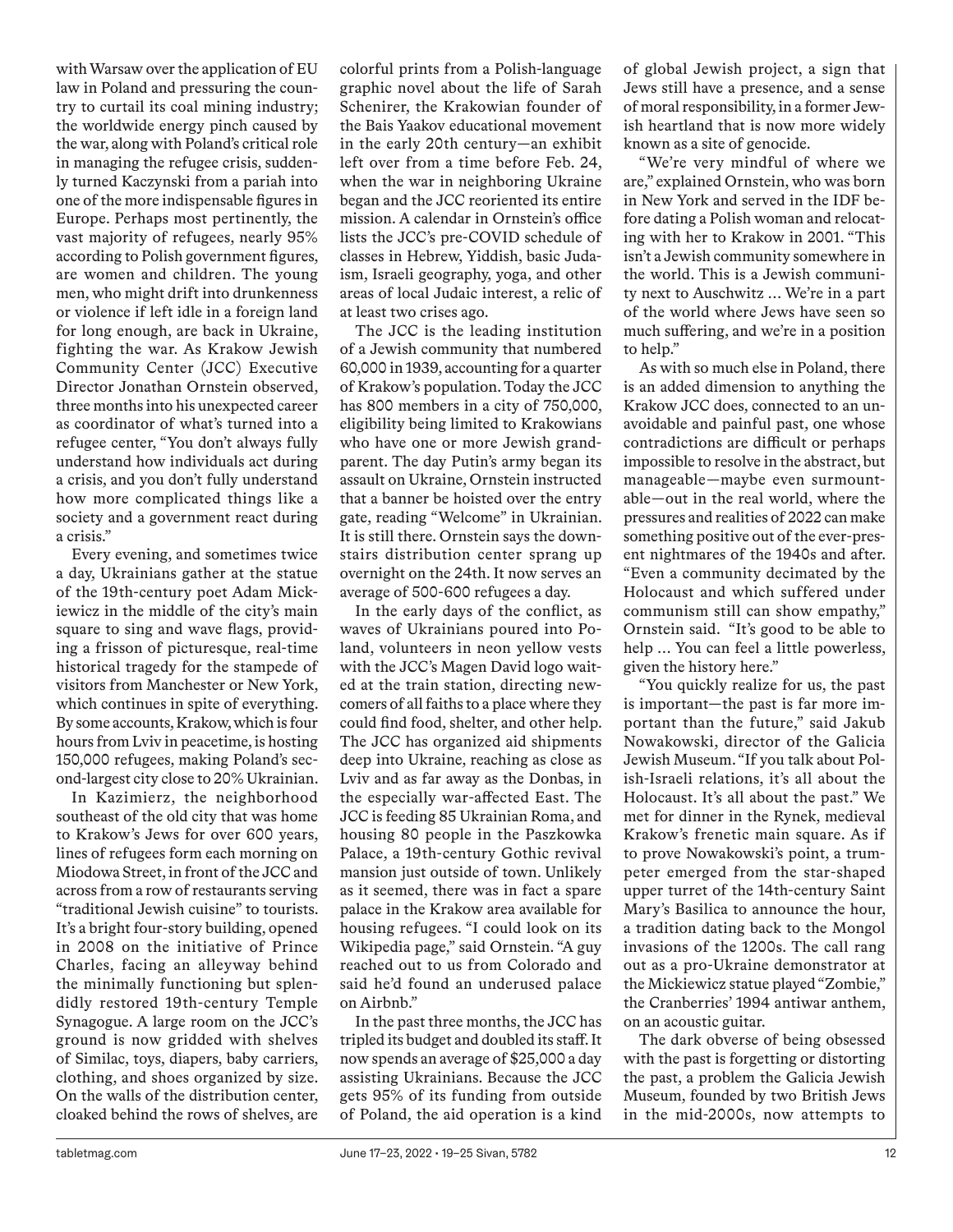rectify. Poles, Nowakowski explained, are often not aware that they dwell in "post-Jewish spaces"—they don't know that the furniture store in the middle of their town used to be a synagogue, or that half of the surrounding houses belonged to Jews before the killing and displacement of a minority group which accounted for most of the country's lawyers, as well as most of its shoemakers, along with 10% of the total prewar population. Like Morocco, another former center of a vanished Jewish world, Poland is a country where non-Jews are now the keepers of Jewish culture and memory—which will inevitably be sustained in a way that reflects the current, almost Jew-less society's hopes and needs, for better and worse. Unlike in Morocco, the Jews in Poland were slaughtered, often with either the tacit or active cooperation of many of their neighbors.

The fall of communism created a new opportunity to reckon with a recent past in which Poles had been, as Nowakowski put it, "a victim and perpetrator at the same time." In the first two decades after Poland democratized, Nowakowski said, "we went from not discussing the Jewish past to the point where you could spend every weekend going from one Jewish culture festival to another." The rupture in Polish existence brought on by the Holocaust, and then by the Communist Party's anti-Jewish purges in 1968—the Jewish population's rapid plunge from 3.4 million to just a few thousand—is incomprehensible, including to modern-day Jews and Poles of all backgrounds. But there is a Polish movement to try to comprehend it, in ways even more substantive than the occasional klezmer concert: In 2019, 40% of the museum's 74,000 visitors were from Poland. Nowakowski, who is in his late 30s, isn't Jewish.

The Ukraine war became an opportunity for the Galicia Jewish Museum to make its own contribution in combating the latest outburst of tragedy in Poland's neighborhood. The museum had several Ukrainian employees before the war, and like many in Krakow, Nowakowski wondered what he could do to help the waves of newcomers. "As a museum, as a human being, where does the responsibility end?" he said he asked himself. Nowakowski realized that refugee children had little to do during the day, and that the museum, which is built around a spacious former industrial mill across from the 15th-century Old Synagogue in the Kazimierz district, had a large room free. The museum hired teachers from among the refugees and set up a preschool.

On a Friday afternoon, a group of 12 girls and three boys were split between a table of art supplies and a corner filled with toys—the walls were covered with drawings of hearts patterned in Ukrainian and Polish national colors amid frequent depictions of busses, tanks, and dragons, a symbol of Krakow. "I don't think they feel like they're at home," their teacher, a lanky and effortlessly focused woman named Valentina Merzhyievska told me. "Most of them have fathers that are still in Ukraine." A young girl came over to show Merzhyievska a colorful drawing of a rabbit.

Before the war, Merzhyievska lived with her husband and two children in Hostomel, where Russia attempted to land special forces for an inevitably thwarted attack on Kyiv, kicking off the war. "We listened to the first explosions," she said, speaking in English. "We can't believe it's so close to Kyiv. For hours I feel weakness, I can't stand on my legs. I have wet hands. All of your fears, they happen." Merzhyievska, who taught math, physics, and philosophy at an experimental private school in Kyiv, had the resources to get out quickly. She took her children to Berdychiv to stay with relatives. Then they tried to flee to Lviv. But their driver accidentally wound up at the Polish border, since most of the road signs had already been taken down to confuse the invading Russians. Her husband, a video game designer, now runs communications systems for a bomb disposal team in Kharkiv, focal point of a brutal Russian assault.

The children played around us. A boy and a girl whacked a styrofoam ball with a plastic racquet set, chasing it around the room. Merzhyievska showed me clay models the kids had made of floorplans of houses, crowded with tiny pieces of furniture—records of places they'd left behind, or maybe of places where they would like to live. Many refugees are being hosted by Polish families, or live under cramped conditions. The preschoolers enjoyed stringing blankets between furniture, Merzhyievska said. "For them it's like therapy, to make those forts," she explained. "The ones that lost their houses, they can build, and they feel good in this *khalabuda*." An American museum curator, a longtime collaborator with the Galicia Jewish Museum, chimed in from nearby. "In Ukrainian *khalabuda* is a kid fort, not a brick fort," she clarified.

Merzhyievska says she wants to return to Kyiv in August, regardless of whether the war is still going on, to ensure that her school reopens. Maybe in a few years, she said, she would launch an organization committed to preserving memory of the war in Ukraine. Ukrainian adults born during the Soviet era, she said, were aware of how Russia and other powers "destroyed national identity for a long period." For people the age of her preschool students, Ukrainian identity was much more of a given. "Kids who were born in Ukraine, they can't understand how Ukraine can disappear. No—it's impossible." Ukraine would have to move forward with a mentality of national assertion and permanence. "Now we have many discussions about culture," she said. For instance: "Why are so many Russians learned about in schools?"

It was late afternoon and raining as the preschool let out. I sipped tea with Merzhyievska and the American curator in the hallway near the museum's courtyard, which is decorated with a mural of Marek Edelman, the Warsaw Ghetto Uprising hero who stayed in Poland through the antisemitic purges of the 1960s and became both a pioneering heart surgeon and a leader of the movement against the communist regime. A serious-looking young girl in a bright blue pea coat walked by with her mother—many of the refugees in Krakow had fled in February and arrived with little more than heavy pants and winter jackets; the Krakowians and the aid community ensured they received new clothes. The girl was from the Donbas, site of some of the most intense fighting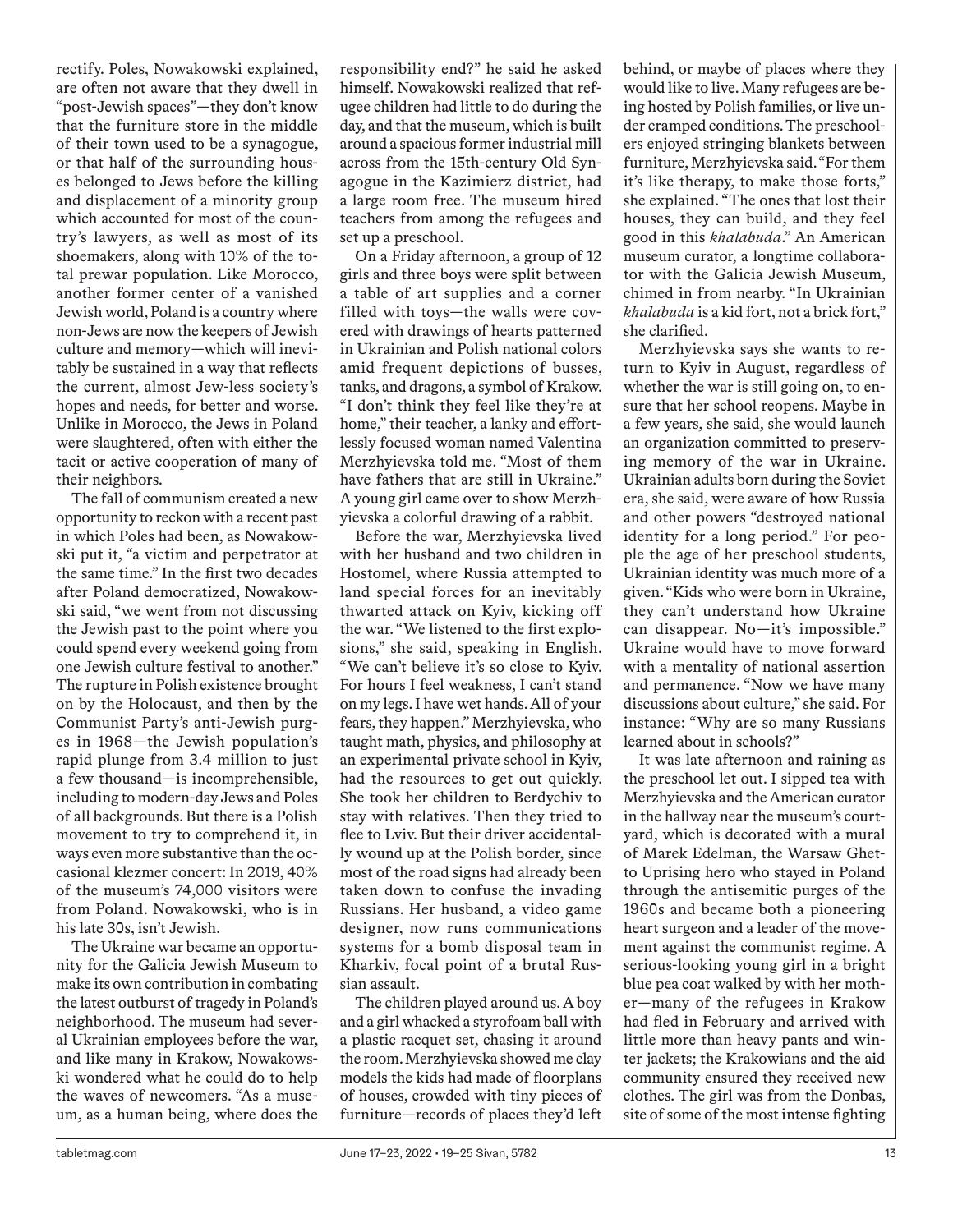of the war. At a glance she could have been any young girl from just about any country at peace. "That one was crying the first day she was here—remember?" the curator recalled.

The generosity of the JCC and the Galicia Jewish Museum is hardly unique. Poland as a country has been remarkably welcoming to Ukrainian refugees. Those escaping Putin's onslaught could get an identity number upon arrival in Poland, entitling them to medical care and the opportunity to work. They could ride Krakow's public transit system and visit the da Vinci at the Czartoryski free of charge. Signs in the Krakow train station still indicate where Ukrainians fleeing with their pets can get help. Only 10,000 of the Ukrainian refugees in Krakow are in public housing. The other 140,000 are being hosted in private homes, or put up in hotels or apartments by aid groups like the JCC.

There are people within the JCC community whose lives have been affected by the full slate of crises in modern Poland—the JCC members include 50 survivors of World War II, many of whom stayed in Poland through the upheavals of the communist era. Anna Bielecka, a mentally sharp and matronly 80-year-old, began volunteering at the JCC because she had the language skills needed to interview incoming refugees, screening them for their most immediate needs. She had learned Russian in school, back when it was mandatory under the communist regime, and described the language, through an interpreter, as "melodic, like French," which she also speaks. "There weren't many people who would be able to communicate with Ukrainians," Bielecka said.

In the early days of the war she helped arrange housing and travel to Israel for those who wanted to move to the Jewish state. She didn't learn much about what the refugees had seen, though she mentioned hearing stories of multiday train journeys where nights were spent in total darkness to avoid attracting a Russian attack. Of Bielecka's story, the refugees heard nothing.

Bielecka was born in Krakow in 1942, the daughter of a Jewish mother and a Catholic father who was a prominent "Kids who were born in Ukraine, they can't understand how Ukraine can disappear. No it's impossible."

Warsaw lawyer. Bielecka's mother was Vienna-educated and highly assimilated. Her blond hair and native-level German—along with, Bielecka speculated, a well-placed bribe or two—enabled her to escape the Warsaw Ghetto during the summer of 1941 and reunite with her husband in Krakow, just months before deportations to the death camps began. She passed as non-Jewish, but life in wartime Poland was hard for nearly everyone. "My mother was just 44 kilograms [97 pounds] when I was born," Bielecka said. "It's difficult to even imagine it." She survived giving birth with the help of Japanese medical students, who were in Poland on an academic exchange with Nazi Germany to study the effects of famine on women and children.

Like many Polish Jews who stayed after the war, Bielecka had an awareness of her identity but did not engage in any real religious practice. She was a graduate student in Warsaw in 1968, when the Polish communist party began expelling most of its Jewish members, disqualifying them from the bulk of the country's social and professional life and driving most of them to emigrate. A close friend of hers was denounced by regime leadership when protests erupted on campus; Bielecka was subjected to an all-day police interrogation when it turned out that a campus typewriter repairman was a regime spy. She was asked to sign an affidavit, but noted to her inquisitors that she couldn't possibly have done any of what the document described because she had been in the hospital giving birth to her son at the exact same time. "And that's a little advice for us," she said. "The police were the weak link."

Bielecka and her husband moved to France during Poland's 1980s state of emergency, declared by the communists as the Solidarity-led movement against the regime gained momentum. In France she earned a Ph.D. in history. The family returned to Poland when the country democratized. Both she and her mother came to know Marek Edelman, who died in Warsaw in 2009. "He was a very direct, very straight person," Bielecka recalled. "And this is why he survived."

Bielecka said that her parents were married in a Warsaw church in June of 1941 by a priest who was a friend of her father's family. At the wedding, a friend of her mother's came to the church in a dress uniform of the vanquished Polish army. "He could be killed for wearing that. This is very Polish. This is one of our things, we like to risk." Of her parents, she added: "Fortunately they were very lucky."

The Ukraine war has the potential to change the demographics and overall character of Krakow for years and even decades to come. The same goes for the city's Jewish community, and Poland's in general. Sebastian Rudol, the JCC's deputy director, said the official number of Jews in all of Poland is 6,000, "which is nonsense." At least once a week, Rudol says, a Krakowian contacts the JCC, trying to make sense of documents or other hints that might indicate a rediscovered Jewish ancestry. The real number of Jews living in Krakow is now known only to *HaShem*. But it is sure to increase if the war drags on—as the children of refugees learn Polish, and as their home country becomes an unattractive or untenable place in comparison. There are now 60 Ukrainian refugees who are JCC members, said Ornstein. "If this continues, we'll reach equal levels of Ukrainian and Polish Jews."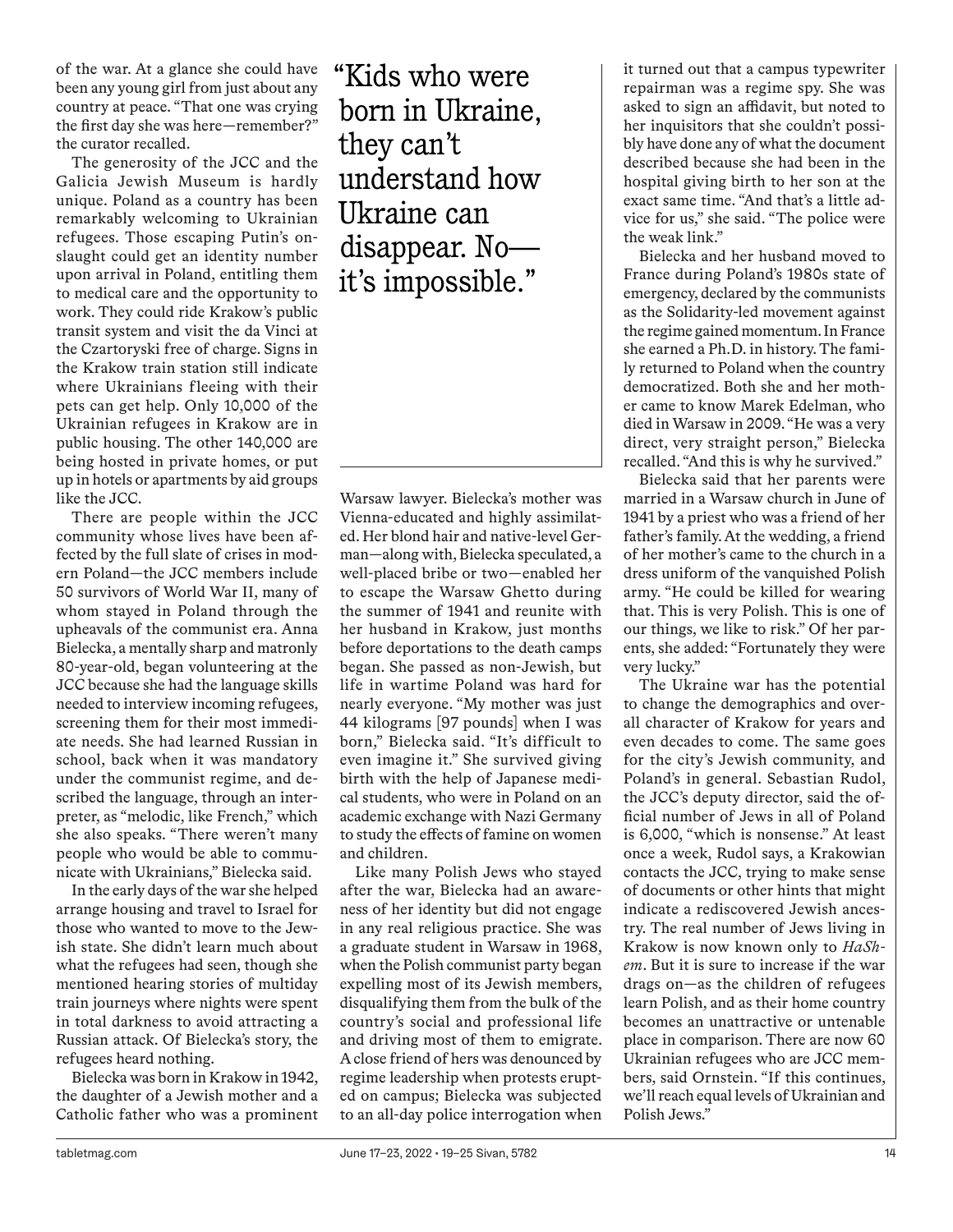Anastasia Lasna lived in Israel before moving to the southern Ukrainian city of Mykolaiv with her husband. She is an English, Russian, and Hebrew speaker in her mid-20s who looks like she could credibly front a punk rock band. Back in Mykolaiv, she had been one of only two professional vegan chefs in the entire city, specializing in a shawarma made of falafel and meat substitute. "There was another boy," she said of her competition, "but he wasn't working constantly."

Today, Mykolaiv is the last major city before the frontline. Lasna's husband is now in Odessa. Their apartment back in Mykolaiv is in a building recently hit by a cluster bomb, and she has no idea how badly their home was damaged. She arrived in Krakow with the couple's young daughter in March, during the second week of the war. She saw the JCC volunteers at the train station, and being Jewish herself she came to the center in search of "food, socks, and underwear." A few days later, she also found employment at the JCC as a translator.

Lasna said she expects the war to go on for a while, and feels no particular urgency to return to a country in chaos. This, she admits, is not the mentality of many other Ukrainians in the city. "Already if there's five hours in Kharkiv without bombing they say, we should go back," she said. "Oh, there are no mines on our streets. In Kyiv there are mines. We should go home!" Not her: Lasna had sheltered underground with her daughter in Mykolaiv during Russian bombardments. "It's not for kids," she said.

In recent weeks, the Ukrainians have lost ground to the invaders, and are experiencing critical shortages of artillery and ammunition. With the failure of his initial move against Kyiv, Putin's most plausible route toward battlefield victory might be a scorched-earth assault toward the blockaded port city of Odessa, which would effectively landlock the rest of Ukraine and join

Russian forces to an existing outpost of so-called "peacekeepers" in the breakaway Moldovan region of Transnistria. A volunteer at the JCC likened the nearest Polish-Ukrainian border crossing, three hours east of Krakow, to a "living organism"—it is quiet at the moment, but the aid apparatus is still there, in the awareness that an attack on Odessa or any other escalation will bring new waves of displacement.

For the refugees already in Krakow, each day spent away from home is its own expansion of the tragedy. Lasna said that on video calls, her husband often expresses surprise at how quickly their daughter is growing up. These calls, she said, can be a bitter reminder that "a piece of time was taken from us, by crazy people." Even in a place as comfortable and welcoming as Krakow, "you're frozen in time, but life is going on."

*This article was originally published on June 16, 2022.*

### **HISTORY**

# The Botched Hit That Sparked the First Lebanon War

Forty years ago this month, Israel greenlighted an ill-fated invasion of Lebanon after the wrong Palestinian terrorists tried to whack the wrong Zionist diplomat

### **BY ZACK ROTHBART**

he Dorchester Hotel, London—one of the world's swankiest. Owned for decades by modern-day sultans and Middle Eastern mag-

nates, the Dorchester has been a favorite hangout for countless cultural icons from Hitchcock to Streisand. Prince Philip, T

Duke of Edinburgh, held a legendary stag party there before marrying the future Queen Elizabeth II.

The Dorchester is about as far as it gets from the muddy forests of southern Lebanon, yet that's where the First Lebanon War started. Kind of.

One night in June of 1982, dozens of diplomats gathered at the Dorchester for an annual gala event. Before midnight, Shlomo Argov—the eloquent, Jerusalem-born, Georgetown and LSE-educated Israeli ambassador to the United Kingdom—left the hotel and headed toward his car.

Moments before, in the men's bathroom of the nearby Hilton Hotel, a meeting had taken place that would change the history of the Middle East. There, Marwan al-Banna took out a brown bag he had retrieved from his car. He revealed a Polish W.Z.63 submachine gun accompanied by two magazines of ammunition and handed them to his comrade, Hussein Sa'id.

Sa'id left around 11:00 p.m. and waited nervously in front of a BMW showroom, popping out as Argov approached his Volvo, shooting him and fleeing the scene.

In *The Master Terrorist: The True Story Behind Abu Nidal*, journalist Yossi Melman, who covered the failed assassination and subsequent trials, includes a firsthand account of the events recalled by Colin Simpson,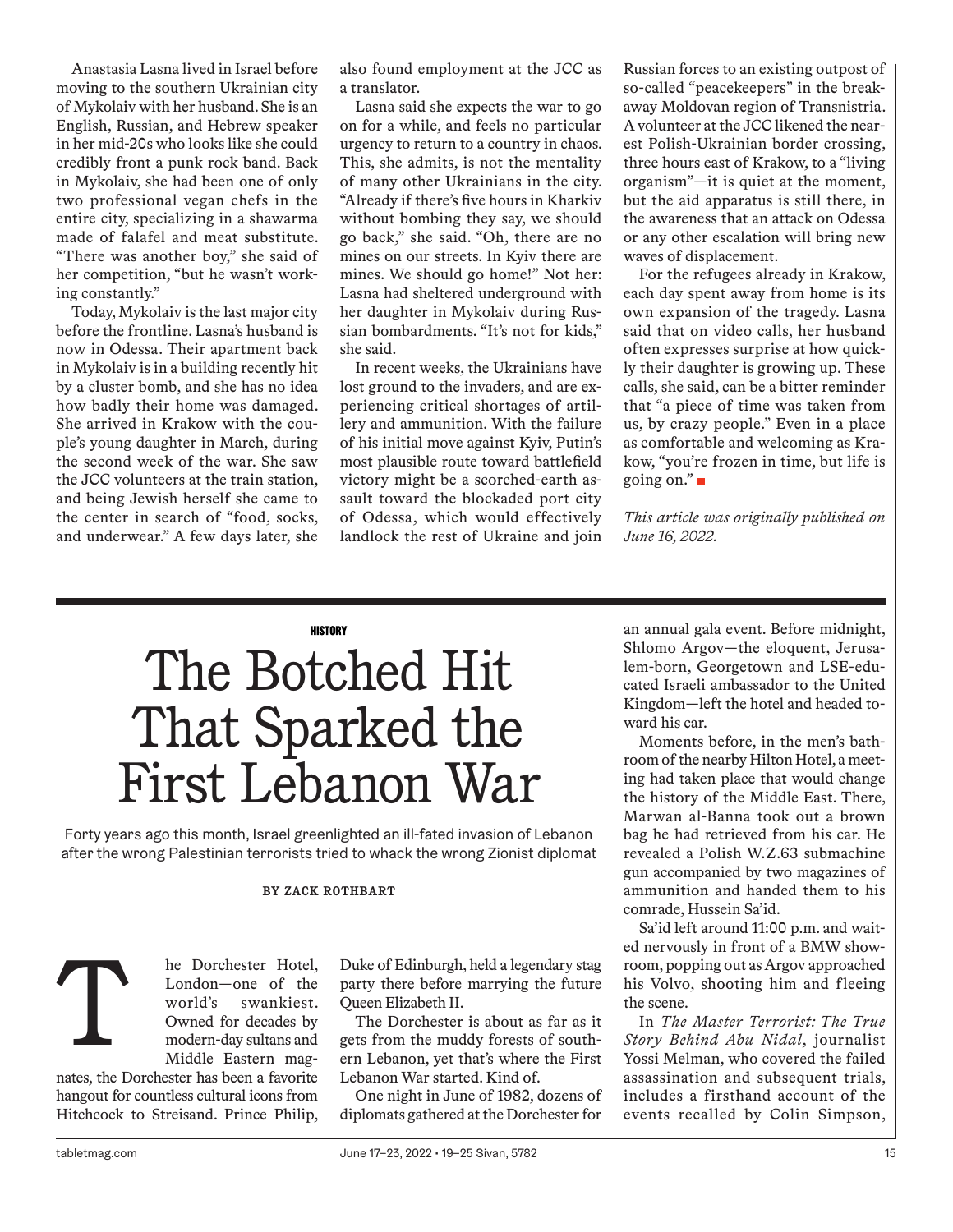the bodyguard assigned to Argov that night:

"He bent down somewhat and was about to enter the car. When he was about to put his head inside, I heard a noise behind me. The ambassador fell to the pavement. I looked down at him and saw what appeared then as an extremely serious wound."

Simpson chased after Sa'id, shooting him just below the ear but not before being shot at himself, with one of the assailant's bullets narrowly missing his head. According to Melman, "The police investigators later found that the submachine gun had been set for firing single rounds, otherwise Simpson would probably have been struck several times by the 24 bullets remaining in the magazine."

Argov was less fortunate. A bullet went through his brain. He was comatose for months and would be paralyzed for the rest of his life, spending decades bedridden, primarily in Jerusalem's Hadassah Hospital.

Ambassador Victor Harel, who worked closely with Argov, remembered him as a "diplomatic giant," a seventh-generation Jerusalemite who continued fighting after being injured in Israel's War of Independence, going on to become one of the foreign service's most valued assets. Argov was reportedly handpicked for the London post by Prime Minister Menachem Begin, despite the fact that the two belonged to adversarial political camps. Such a decision, shortly after Begin's historic rise to power after decades in the political wilderness, indicated the trust and respect Argov had earned as a man whose service to his country superseded his personal political ideology.

Within hours of the assassination attempt, an emergency Israeli cabinet meeting concluded with a decision to hit 11 PLO targets in Lebanon, two of them in Beirut. In the meeting, Begin very clearly emphasized the urgency of action. According to military historian Shimon Golan, author of the most comprehensive work to date detailing the high-level decision-making processes during the war, Begin determined that "Israel could not wait to receive a report

"Raful Eitan famously quipped: 'Abu Nidal, Abu Shmidal. We have to strike at the PLO!'"

from Scotland Yard [regarding the terrorists' organizational affiliation]; it had to strike without delay, the very same day, at the center of international terror in Lebanon …"

IDF Chief of Staff Rafael "Raful" Eitan recommended the initial targets to hit. Begin accepted the recommendations and emphasized that Israel had to be careful to avoid civilian casualties, while being ready for the inevitable response, including PLO attacks on Israeli civilians.

According to accounts culled from official sources and documentation, including those relayed by Golan and Melman, no major pushback, arguments, or heated discussions took place in the meeting that morning.

Interestingly, even though then-Minister of Defense Ariel Sharon is largely credited with designing and pushing the plans for the Lebanon War, he was in Romania at the time and was not even present at this most critical juncture.

Retaliatory rockets came shortly after the initial air strikes, and the Israeli leadership's discourse shifted from how to respond to deciding on the most advantageous time to launch a ground operation. The ensuing monthslong war, known as Operation Peace for the Galilee or the First Lebanon War, led, among other things, to the decimation of PLO

forces in Lebanon and their expulsion to Tunis.

Yet the PLO had nothing to do with the attack on Ambassador Shlomo Argov. The day after the assassination attempt, Shin Bet chief Avraham Shalom had already reported to the Israeli leadership that the perpetrators likely belonged to the so-called Abu Nidal Organization (ANO), a rival Palestinian terrorist faction bent on taking down the PLO.

Raful Eitan famously quipped: "Abu Nidal, Abu Shmidal. We have to strike at the PLO!"

Founded by Sabri Khalil al-Banna, the Jaffa-born scion to one of Mandatory Palestine's richest families better known as "Abu Nidal," the ANO committed dozens of hijackings, murders, assassinations, and other terrorist attacks around the world beginning in the 1970s, largely at the whim of its tempestuous founder. Though the ANO did target Israeli and Jewish people and sites, most of their attacks were against Palestinians or other Arabs, particularly diplomats, journalists, and various public figures.

"He didn't believe in religion or Ba'athism or Marxism or anything else," an acquaintance of Abu Nidal's once told Patrick Seale, author of a biography on the terrorist. "The gun was his ideology and his ideology was the gun."

For nearly a year prior to the assassination attempt, the Israel-Lebanon border had been overwhelmingly quiet following a U.S.-brokered agreement between Israel and the PLO. Yet the latter continued perpetrating attacks against Israel and Israeli targets internationally. Israel's political and defense establishment generally agreed that Lebanon could not continue to serve as the PLO's home base, and, in fact, detailed plans for the invasion, known as "Operation Oranim," were ready long before the failed assassination and subsequent ground incursion,



phone camera at the QR code to learn more about Jewish holidays.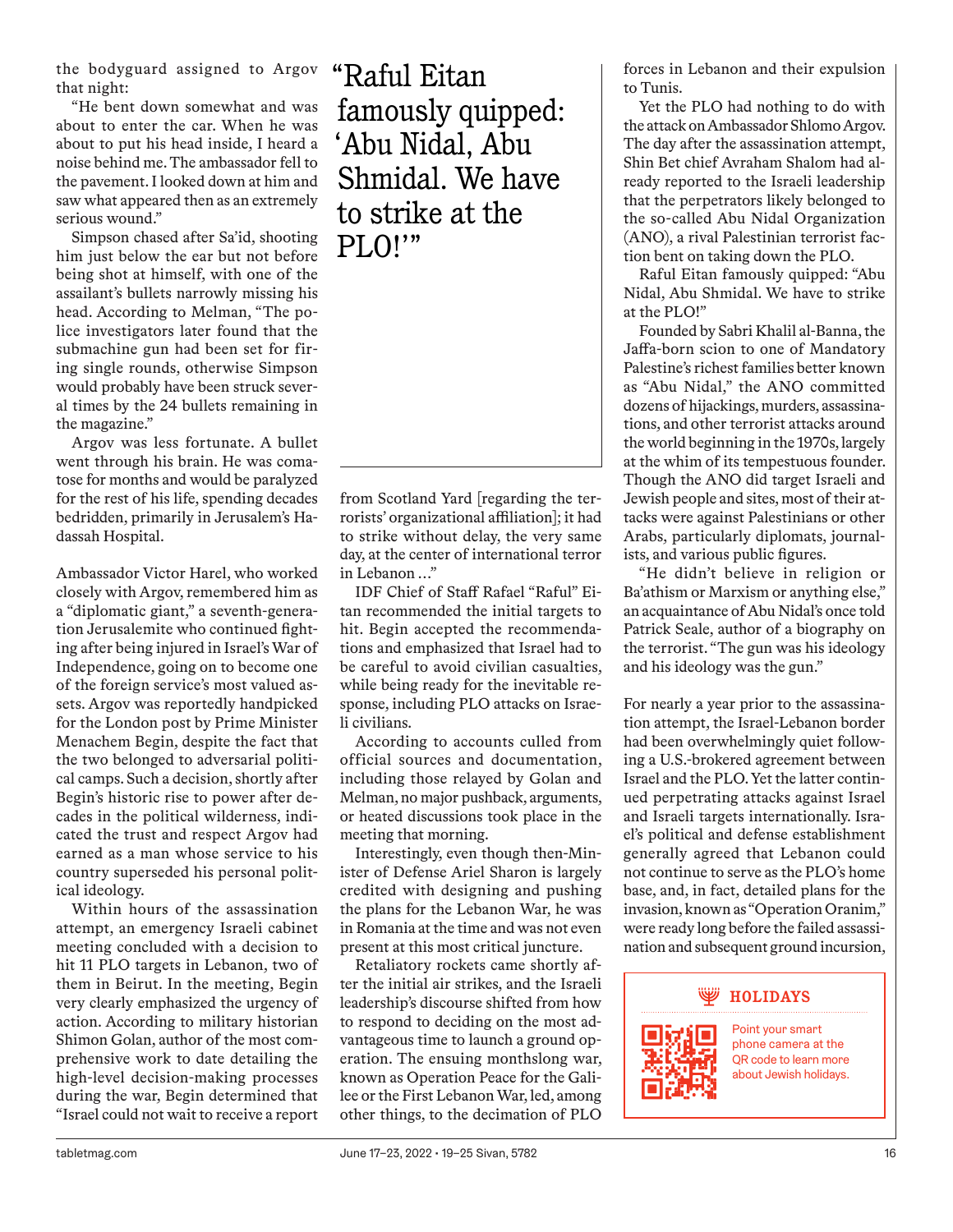which was overwhelmingly approved by all parties in the Knesset except for one.

The exact reason Abu Nidal chose to attack Argov in London on that night in June 1982 remains elusive, but many theories have been suggested, including one peddled largely by Abu Nidal's Palestinian enemies that he himself worked for the Mossad and ordered the assassination attempt in order to give Israel a justification for attacking the PLO in Lebanon.

In a rare interview, Abu Nidal was once asked by *Der Spiegel* why he ordered the attack, especially in light of the fact that it ultimately—and somewhat predictably—led to Israel's invasion of Lebanon. In characteristically paranoid fashion, the terrorist leader responded, "The Zionist ambassador in London was one of the heads and founders of the Israeli secret service, the Mossad. We attacked the ambassador when he had just been assigned a major role by the Mossad in Europe. Our fighters acted scrupulously in terms of my strict orders not to harm any other ambassador."

He admitted that at the time, "Any blind man could see the Zionist plans to invade Lebanon," though he categorically denied the role the assassination attempt played in instigating the war: "… in my eyes, it has not been proven and it is not true that the attack on the life of the ambassador was the spark that ignited the war."

While the explanation that Abu Nidal was himself an Israeli puppet is almost certainly the invention of his political rivals, the motives behind the argument are probably not so far from the truth. According to many, including Ze'ev Schiff and Ehud Ya'ari, veteran Israeli military correspondents and co-authors of *Israel's Lebanon War*, the hit was ordered by Abu Nidal in close coordination with Iraqi authorities in order to serve a number of strategic objectives.

#### $\boldsymbol{\times}$ **NEWSLETTER**

All of Tablet's latest stories in your inbox, daily. Subscribe to our newsletter. **tabletmag.com/newsletter**

"While the explanation that Abu Nidal was himself an Israeli puppet is almost certainly the invention of his political rivals, the motives behind the argument are probably not so far from the truth."

First, they knew the assassination would likely lead to a significant Israeli attack on the PLO in Lebanon—something undoubtedly to Abu Nidal's liking and benefit. Iraq also had a clear interest in Israel attacking Lebanon, not least because it would weaken or at least divert Syrian forces away from the Iraqi border.

In *The Master Terrorist*, Melman dubs the Iraqi scenario "extremely credible." He adds that the Iraqis, then facing internal strife and mired in the long and bloody Iran-Iraq War—which they were losing—had another interest in provoking the Israeli attack:

"If the Israelis would indeed invade, Iraq could request a cease-fire or declare one unilaterally, while appealing to the need for Muslim and Arab solidarity against the Zionist enemy."

Iraq did just that, announcing: "We believe in the urgent need to direct all our energy and resources to a confrontation with the Zionist aggression against the Arab world, the Palestinian people, and Lebanon."

Unfortunately for Saddam Hussein, no one—including the Iranians—paid much attention to the proposal.

Though the would-be assassination

certainly served some of Abu Nidal's interests, he couldn't have known in advance what the impact would be on his own organization and particularly its activities in London.

The attackers, including Abu Nidal's cousin, Marwan al-Banna, were quickly apprehended, and later tried and convicted. During the investigations, some details about the planning and implementation of the attack came to light. The explicit order to carry out the attack that night did not come down until the afternoon of the same day, when Na'if Rosan, one of the assailants, answered a public telephone outside his apartment in the Kensington neighborhood of London and was given instructions by one "Comrade al-Sayf." Rosan instructed al-Banna and Hussein Sa'id to meet him at the Hilton Hotel, where he told them that Argov, who at that point was still mingling at the Dorchester, was their target that night. He gave the gun to Sa'id, who carried out the attack while Rosan and al-Banna loitered nearby.

All three were apprehended within hours.

The police found a list of some 300 names in al-Banna's hostel room—most of them Israeli and British Jewish figures and organizations, including Chief Rabbi of Great Britain Sir Immanuel Jacobowitz; the chairman of the board of the *Jewish Chronicle*; and a local Chabad school, including the license plate numbers of the vehicles used to transport its students. The addresses of the Jordanian, Moroccan, Saudi, Egyptian, Kuwaiti, and UAE embassies were also on the list.

According to an interrogation transcript cited by Melman, when asked about the purpose of the list and related information, al-Banna explained, "We wanted to strip the mask from these institutions and places. We know that many of them are actually fronts for the Mossad, the Israeli secret service, or are potential centers for Israeli intelligence. We only wanted to reveal their true identity and publish it, so as to warn the Arabs away from these people and places …"

Regarding the presence of Arab diplomatic and other institutions on the list, al-Banna said, "There are many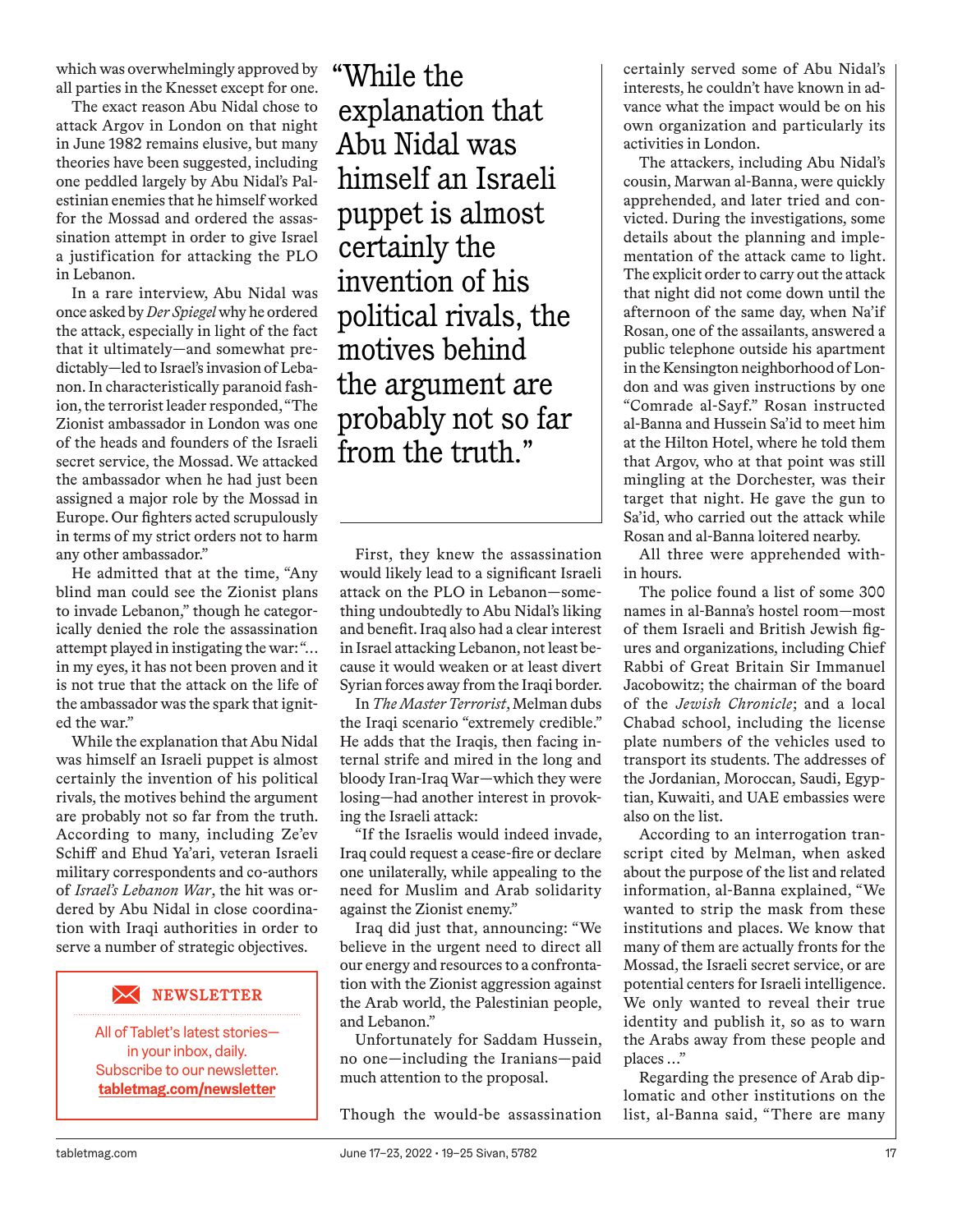groups that are ostensibly on our side but are in reality against us, such as Saudi Arabia."

The prosecutor in the case, who referred to the trial as "the Baghdad connection," admitted that many questions remained, yet asserted that "we have managed to open a window—even if only a small one—into the secret world of this terrorist secret organization."

The arrests and sentencings essentially marked the end of any major ANO activities on British soil, though the organization continued to sow terror and target primarily Jordanian, Palestinian, Israeli, Jewish, and other institutions and figures worldwide for another decade or so. In 1984, Abu Nidal even tried to assassinate Queen Elizabeth II during her visit to Amman.

Nonetheless, the aftermath of the Argov assassination attempt certainly had significant implications for Abu Nidal's activities in the U.K. and internationally, which had nothing to do with the conflict in Lebanon and which will never be fully understood.

From a circumstantial historical perspective, it seems quite clear that sooner or later there would have been a Lebanon War even had Shlomo Argov never been shot. Perhaps that's why the failed assassination's historic role as the spark that ignited the war has largely been ignored over the past four decades.

The pointed event was also, of course, very quickly overshadowed by the war itself and its immediate and long-term ramifications, including thousands of deaths and lives disrupted and ruined.

Though overwhelmingly popular at first, the war would ultimately leave Israeli troops in Lebanon for nearly 20 years, create a vacuum that has since been filled by Hezbollah, and spark the most significant antiwar movement in Israel's history. Some of that sentiment was magnified and parlayed by Begin's

In-depth profiles and engaging stories at **tabletmag.com/sections/sports** political enemies, yet the fact remains that the popular movements against the war and in favor of conscientious objection to military service had never been seen in Israel at that scale. The conflict splintered the country and, according to many, has severely tarnished trust in elected and military officials ever since.

About a year after the assassination attempt and the outbreak of the war, Argov himself—physically paralyzed but intellectually astute—publicly expressed his personal thoughts on the war for the first time, dictating a short letter to a close friend. Mourning the tremendous loss of life, and contrasting the war with the existentially imperative Six-Day War 15 years earlier, Argov presented a critique of Israel's political and military leadership, while diplomatically refraining from naming names.

Had the war's planners thought more about its potential consequences beforehand, Argov argued, "they would have saved the lives of hundreds of our best sons."

From the hospital bed where he would languish for the next two decades, Argov argued:

"We are a nation short in human resources. We do not have the ability to run experiments in the hope that one of them comes out all right. Even if one of them does succeed—what's the good of amputated arms and legs?"

Lamenting the fact that during its short history Israel constantly and justifiably had to live by the sword due to the choices of its neighbors, Argov emphasized the eternal desire for peace, which for Israel "more than any other nation is not a slogan void of content, but rather life's foremost essence and a truth."

Argov's role in the outbreak of the Lebanon War was not determinative. Yet in retrospect, there was perhaps no more appropriate trigger to this tragic and confounding conflict than the "wrong" terrorist group botching a hit on a man who bridged a toxic political divide at a time when few others did.

*This article was originally published on June 22, 2022.*



# **Album of the Week**

# **Dehd,** *Blue Skies*

The perfect summer rock album slows things down, with a feeling of absorption, like a lizard soaking up the sun on a rock. A perfect summer album isn't about dancing, but grooving. In the latter, you're swaying, balancing between moving and saving your energy in the sticky heat. There will be hooks and a chorus to get lost in, but not quite the endless sprawl of a jam band.

The Chicago band Dehd has released such an album. It's called *Blue Skies*. The band has a knack for indie rock that's all killer and no filler. The drums are out of the early '60s and the guitars have a dreamy shoegazey sound, but the vocals have a determination all their own. Maybe it's a Chicago thing.

Dehd isn't the only band with a slow, hooky sound that can explode at any time. There are elements of Kurt Vile, The War on Drugs, and Wavves present in their songs, and the longing of another great Chicago band, Whitney. But Dehd has a sound all its own, of effortless interplay, that lines up with their 2020 album *Flower of Devotion.*

The three-piece's sound feels both large and intimate, which makes *Blue Skies* the perfect background for a small gathering. Among five or six people, max, cracking open some summer brews or lighting up a joint, Dehd suddenly sounds crystal clear.

**— David Meir Grossman**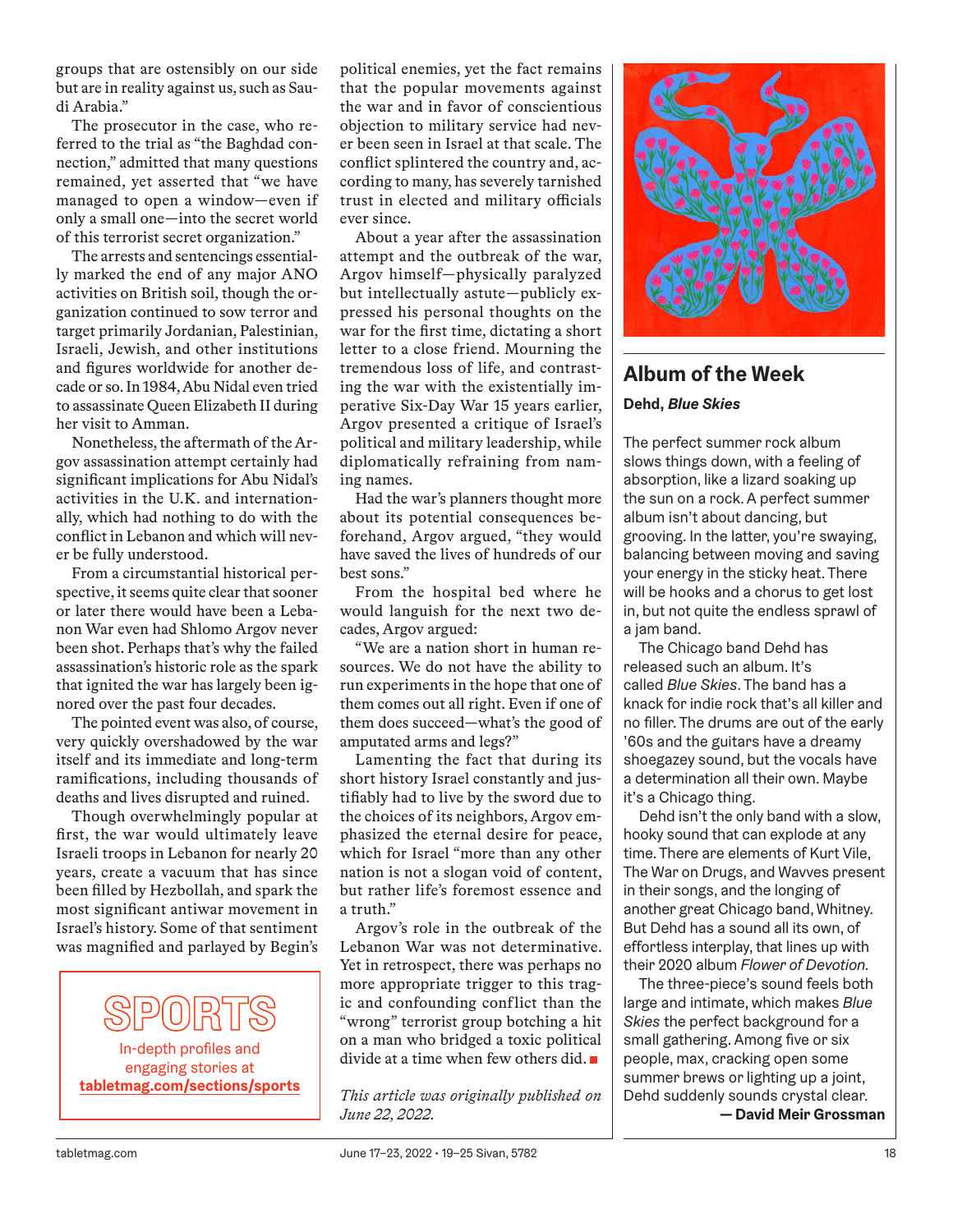EDITED BY JACOB SIEGEL AND SEAN COOPER

# **THE SCROLL**

We read the Internet all day so you don't have to

 $\rightarrow$  Contradicting previous reports that officers had attempted to breach the locked door of the classroom where the **Uvalde school shooter** was holed up for over an hour, **law enforcement officials have now confirmed that officers never even attempted to open the door**, which was, in fact, unlocked. An "abject failure" is how Steven McCraw, the head of the Texas State Police, described the Uvalde Police Department's response to last month's massacre. Other reporting found that there was an opportunity for officers to stop the shooter before he entered the school in the first place: Police reached the school while the shooter was still outside firing his weapon in the parking lot, but **officers did not engage the shooter out of fear for the children playing in the vicinity**.

→ For the fifth time in three years, **Israelis will vote to elect a new government**, as the country's current leader, Prime Minister Naftali Bennett, announced on Monday that his fractious coalition of eight political parties would disband this week. **The coalition has collapsed due to infighting, defections, and pressure from Likud, the opposition party**, with the recent defection of two right-wing coalition members amounting to the final straw. The disbanding of Bennett's coalition marks the end of an experiment in Israeli politics that brought together left-wing, right-wing, and centrist parties—including the first Arab Israeli party to belong to a governing coalition—in an arrangement bound together more by its opposition to Israel's long-ruling former prime minister Benjamin Netanyahu than to any common political program. With elections now scheduled for the fall, Netanyahu's Likud Party is leading in the polls. It is unclear if Netanyahu, currently on trial for corruption charges, will be able to reemerge as his party's leader.

→ In March of last year, **Axios offered a forecast for the Biden administration that seems remarkable today—if only as a historical snapshot of how wrong media analysis can sometimes be**. Following a White House session between President Biden and historians to discuss how "big is too big—and how fast is too fast—to jam through once-in-a-lifetime historic changes to America," and using it to support the claim that the White House was poised to make "vast changes to voting, immigration and inequality," Axios noted that Biden, "popular in polls," also has "full party control of Congress, … party activists egging him on, … [and] strong gathering economic winds at his back." Axios says that its trusted sources informed it that "Biden won't hesitate" to pull the trigger on all the above but that during his victory lap "he won't rub their noses in it. … That'll be the Biden touch to rolling the opposition—and getting that much closer to the status of latter-day FDR."

→ The Food and Drug Administration will set a **maximum on how much nicotine can be in cigarettes and e-cigarettes in an effort to "to reduce youth use, addiction, and death,**" a policy based on FDA research that suggests lower nicotine levels in these products would help users to avoid addiction. This initiative—a central part of the Biden administration's "cancer moonshot," a stalled policy goal of cutting cancer deaths in the United States by 50% in the next 25 years that the administration relaunched this week—takes direct aim at tobacco companies, which are expected to lobby against the move. There is presently **broad support for the policy**, which the Obama and Trump administrations both supported.

### **THE REST FROM THE BACK PAGES**

**The technological crisis we are facing today is not about digital technology itself—we do not yet have the Frankenstein problem of our creations turning against us. The danger comes from our misguided faith that technology will save us. Our fallacious belief turns tools into sacred objects worthy of reverence and obedience and finds us kneeling before the idols of our own invention.**

**In** *Technics and Civilization***, Lewis Mumford wrote that modern technological advancements required a "cultural preparation" involving the evaporation of religious beliefs and the emergence of a mechanical universe where man triumphs over nature. Yet Mumford's image of the future—a place where humans covered great distances in cars and airplanes, and factories belched smoke—now strikes us as a vision of the past. A century ago, people fled the countryside to find their futures in industrial cities. Today we flee our own bodies looking for a "better life" in post-human technologies while entertaining the illusion that human perfectibility is possible through technological enhancement.**

**Ancient Romans saw bodies as the best representation of the human mind and soul, worthy of cultivation. Twentyfirst-century Americans see their bodies as devices. Millennials have been conditioned to see their bodies as machines that need to be fed and taken care of but are no longer intimately connected to their identity.** 

**—Zineb Riboua**

# **SUBSCRIBE TO THE SCROLL**



Point your smart phone camera at the QR code to recieve The Scroll in your inbox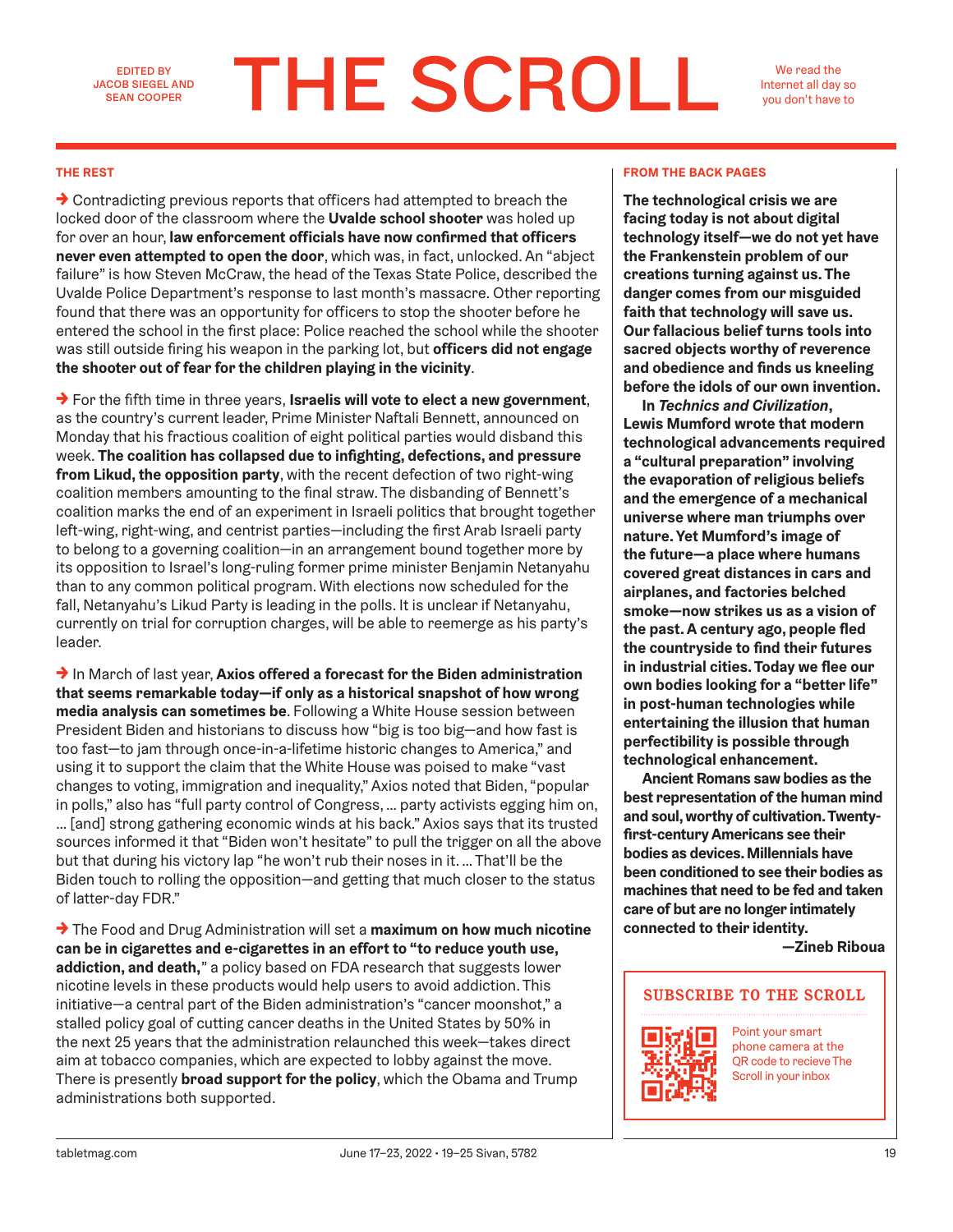# **COMMUNITY** The Lost Synagogue of Aleppo

A new virtual reality exhibit at the Israel Museum brings to life the Great Synagogue, and the great collapse of multinational Jewish life

### **BY MATTI FRIEDMAN**

ne day in 2016 the end came, again, for the Great Synagogue of Aleppo. Fighting between the Assad government and rebels

had ripped the ancient city apart and hundreds of thousands of people were already dead across Syria, so it doesn't seem right to dwell on the loss of a building—but this was, perhaps, the greatest building in the Jewish world. Prayers began at the site, scholars believe, around the fifth century CE, maybe earlier, and continued until the 1990s, when the last Jews left the city. There were breaks only for events like the Mongol invasion that leveled much of Aleppo in the 13th century, for the occasional devastating earthquake, and for the Arab riots and arson that accompanied the United Nations vote on Israel's creation in 1947. No other synagogue on earth embodied 15 continuous centuries of Jewish life and memory.

O

Since the community's final departure, the building had been empty but intact, guarded by the regime, upkeep covered discreetly by members of the Aleppo Jewish diaspora. But photos after the 2016 fighting showed pulverized stonework, a courtyard full of rubble, twisted iron railings, and Hebrew engravings blasted off the walls. The Great Synagogue was gone.

And yet last week I walked past the high bimah, 20 steps off the ground, illuminated by Syrian sunlight pouring through the colonnades. I saw a leaky pump in the courtyard surrounded by gleaming puddles, and took in the paint peeling on the columns and the deep

medieval windows. There was no damage. It was all so vivid I put out a hand to touch a wall, forgetting that it wasn't real. I paused by the famous "sealed ark," one of the synagogue's seven repositories for Torah scrolls, which was sealed at a time and for a reason that no one remembers. The ark was home, according to local legend, to a magical snake that appeared on occasion to save the community from its enemies. I read the plaque honoring a donor named Eli Bar Natan, inscribed sometime before the ninth century. I peeked into the Cave of Elijah, a nook that housed the Aleppo Codex, the most perfect copy of the Hebrew Bible, for 600 years.

It was while writing a book about the codex that I heard many hours of recollections of the Great Synagogue from elderly Aleppo Jews, and spent many more hours imagining the place. Many of the memories had nothing to do with ritual: One elderly woman remembered the eerie whispering sounds she heard in the building's corners as a little girl, and one spot where you could stand to feel a strange breath of air. The synagogue had seen so many human generations, had heard the name of God pronounced and the story of creation repeated so many times that at some point it seemed to have come alive itself.

I crossed from the old part of the building used by the original Arabic-speaking community, the *musta'arabin*, into the brighter "new" wing built for refugees from Spain after the expulsion of 1492—and then the simulation crashed. A Windows screen popped up and an apologetic technician took my headset; the exhibit wasn't open to the public yet, and there were still a few glitches in the software. It took a few moments to remember where I was, and that the synagogue was still gone.

This gallery at the Israel Museum, the one called Jewish Art and Life, has several recreated synagogues, like the beautiful one from Vittorio Veneto circa 1700, and one from Suriname with a remarkable sand floor. But the new exhibit, which opened this month, marks the first time the museum has used virtual reality. The "exhibit" is little more than four chairs and four headsets. The curators, who hail from an earlier generation, seem a bit defensive about the technology, aware that it might be deemed frivolous. They make sure to explain that this simulation isn't a fictional recreation, but is based entirely on a remarkable series of 51 photographs shot in November 1947 by an Armenian photographer working for a Jewish woman, Sarah Shammah, whose family preserved the historical treasure in their Jerusalem home. This is not, in other words, hi-tech entertainment, but a display of photographic documentation using new means. "Sarah's photos are the original artifacts," said Rachel Zarfaty, one of the curators. "All we did was change the platform."

One day that month in 1947, just weeks before the outbreak of Israel's Independence War, Shammah had the ancient building recorded in its entirety by the photographer, whose name has been lost. She seems to have had a premonition. Only days later, on Nov. 29, the United Nations voted to partition the British Mandate territory of Palestine into Arab and Jewish states, upon which a mob in Aleppo rioted and torched Jewish homes, shops, and synagogues, including much of the Great Synagogue. Similar riots in other cities spelled the end for Jewish life in Arab countries. Most of Aleppo's Jews escaped immediately afterwards, though a remnant limped on for a few more decades under the boot of Syria's military dictatorship, praying in part of the building. After the 1947 riot, Shammah made it to Jerusalem via Beirut with the negatives. The borders were cut a few months later, and she never saw her city again.

The idea of a virtual-reality resurrec-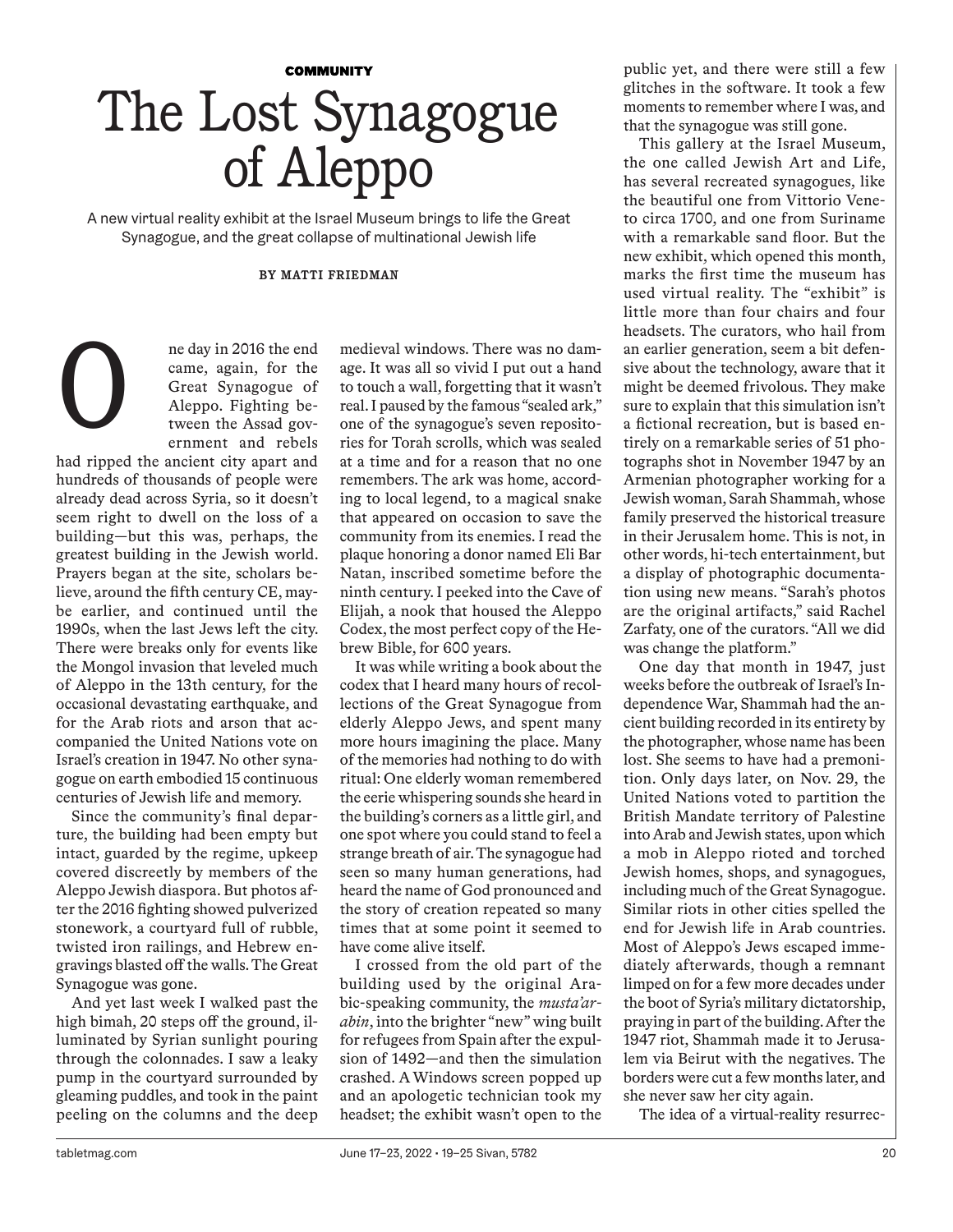tion of the synagogue originated not with the museum but with a group of four creative partners, two in Israel and two in Berlin, with backgrounds in film, history, and tech. One of them is Avi Dabach, 50, an Israeli director whose great-grandfather Ezra Dabach was the sexton of the Great Synagogue. Avi's grandfather grew up in an adjacent apartment and used to tell him stories about the building: "He'd say, I can't describe how beautiful it is, and when Israel and Syria make peace I'll take you there on the first plane," he remembered. The first plane has yet to take off, but five years ago, Shammah's son Avraham, now 89, showed Avi his mother's photographs. The partners spent years turning them into a virtual reality simulation. When you put on the headset at the Israel Museum, you're visiting the synagogue on a specific day in November 1947, the last moment that the community was whole. One scenario allows you to take a tour with a ghostly simulation of Asher Baghdadi, the sexton who took over from Avi's great-grandfather in 1928. A second scenario is a dramatization of the events around Shammah's

visit to the synagogue as the Middle East imploded around her.

The precise details of what happened to the real building remain unclear, but it happened as Assad's army fought to regain control of Aleppo from rebel forces in 2016. The slightly younger Jobar Synagogue in Damascus had already been destroyed two years earlier. There's a blurry photo showing armed fighters in the Aleppo synagogue, and then there are other photos that show walls riddled with bullet holes and others reduced to rubble. Two years later, two 360-degree images on Google Street View show signs of a cleanup, but the building's a shell.

The recreated synagogues of the Israel Museum, including this one, are beautiful and memorable and deeply sad. The curatorial energy and creativity can't obscure what all of this tells us, which is that the Jewish world is contracting. The fact is that in the lifetime of our parents and grandparents, Jews were eradicated in much of the Christian world and erased from the world of Islam. It's not just the Great Synagogue of Aleppo—it's the houses of worship

in Tataouine or Oran, the synagogues of Galicia and Romania, the ones in grand Italian towns and obscure Polish hamlets. And what about Cochin, or Kaifeng, or, for that matter, Knoxville, the Carolinas, and the Caribbean? Much of the tenuous, beautiful, and strange variety of Jewish life that existed a century ago is gone. The vast majority of what remains plays out in the state of Israel and a few big cities in North America.

The new simulation had the effect of bringing the Aleppo synagogue to life for a moment. The impression of being in that building, even if it was only virtual, was so potent for me that it still hasn't quite worn off. Everyone who can visit the simulation at the Israel Museum should go. But tech has a way of showing us something and leaving us hollow. When the headset came off, I was left with the same feeling I've had when reconnecting online with a friend from the past—the knowledge of what existed not long ago, and how truly gone it is.

*This article was originally published on June 23, 2022*

# **COMMUNITY** Up in the Air

How a Hasidic wedding tradition became ubiquitous at Jewish celebrations of every kind

## **BY JENNA WEISSMAN JOSELIT**

W

hen Dvora Lapson, the celebrated dancer, choreographer, and Jewish educator, published

*Dances of the Jewish People*, a spiral-backed compendium of steps and directions, in the mid-20th century, little did she imagine that, in America of the 21st, the Hasidic practice of lifting the happy couple aloft in the

air would become the thing to do at Jewish weddings, even among those celebrating what used to be called a "mixed marriage."

Perched precariously on a set of ballroom chairs, whose wobbly legs are held by equally wobbly well-wishers, their faces flush with drink and physical exertion, the newly married bob up and down. Sometimes, they clutch at either end of a hanky or a cloth napkin, waving it merrily about or bridging the distance between the two chairs. And sometimes, they do both.

Like conquering heroes, or royalty, the newlyweds are also paraded around the dance floor, accompanied by singing, shouting, and clapping guests. Depending on the crowd, the music and the look on the couple's faces, which ranges from "I'm lovin' this," to "put me down NOW," staying aloft might last a tad longer than a New York minute or go on and on until the bearers' arms grow weary.

Limited at first to weddings, the "chairs," as the dance is called by those in the know, has become such an entrenched part of a *simcha*, a Jewish celebration, that is now customary at contemporary bar and bat mitzvah parties. On these occasions, parents and grandparents, as well as the adolescent celebrant, are hoisted upward, extending the movement's symbolic circumference.

Whatever the occasion, the heavy lifting doesn't follow any prescribed pattern.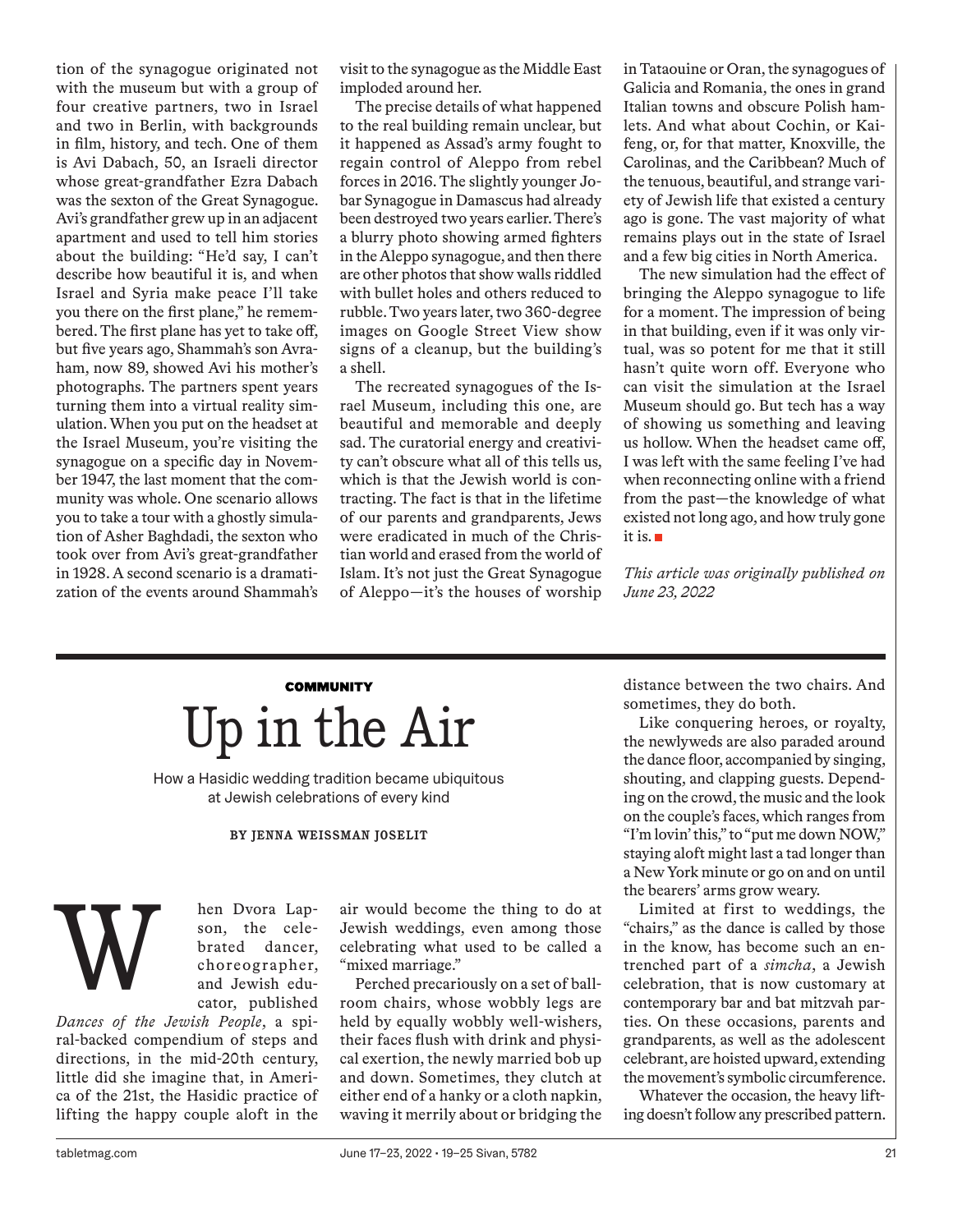Sometimes, it erupts spontaneously while a hora, or circle dance, is underway. At other times, especially within more ritually observant and knowledgeable settings like those among the modern Orthodox, the moment might follow on the heels of or precede a traditional dance known as *keytsad m'rakdim* in which the nuptial couple are seated on two chairs as guests perform all sorts of antics in front of them. Then again, it might not. The "chairs" move to their own beat. Meanwhile, when there's little by way of Jewish dance literacy, a professional Jewish dance leader like Steven Lee Weintraub might step in to set things in motion.

If modern secular dance is about the self and the body, flirtation, and sexuality—cue the hips—the "chairs" dance and the larger circle in which it's quite literally embedded—cue the arms—celebrate community. As Weintraub puts it, the dance is a "gift that elevates the newly married couple and amplifies their status while also bringing people together." That you don't have to be mindful of its significance or even know the steps to participate is an added bonus. An example of what Weintraub calls "dancing happily," its fun, fast-paced, easy, and joyful nature draws you in.

A high point of the festivities and in more secular circles, the culmination of the Jewish segment of the evening, the "chairs" has become a hallmark of a Jewish wedding, distinguishing it from its non-Jewish counterparts. It also calls into being and heralds a contemporary Judaism that is fleet of foot, inclusive, and gestural rather than obligatory.

How this came to be—and why—is anyone's guess. Like so much else associated with grassroots behavior, where several intangible factors—opportunity, motive, and taste—appear to converge all at once, giving rise to a new cultural phenomenon, pinpointing the history of the "chairs" dance in the United States is equally elusive.

To compound matters, documenting the history of dance is famously difficult. Photographs might freeze the moment, videos might capture its intensity, and participants able to recount with various degrees of glee and apprehension what it felt like to be elevated, but how and when this particular dance came on the scene and whom to hold responsible—the caterer? The band? The increasingly indispensable and ubiquitous party planner? *Fiddler on the Roof*?—is murky and hard to pin down.

Dance ethnographers such as Jill Gellerman speak of the "ripple effect," of the ways by which dances in one cultural arena spill over and take root in another, a process facilitated informally by popular culture, word of mouth or cultural sightseeing. The "chairs" dance, for instance, moved from a Hasidic context to a yeshivish one and onto modern Orthodox circles, from whence it radiated outward.

Often, passing familiarity with a dance or a song is obtained by being on the sidelines as a wedding guest who observes, and takes a shine to, the goings-on. Slightly more formal channels of circulation such as the internet and its self-appointed apostles also beat the drum for Jewish dance, while immersive Jewish arts festivals such as KlezKamp or Klez-Kanada expose audiences to an expanded repertoire of possibilities.

Klezmer, in fact, has much to do with setting the stage for the current appeal of the "chairs" dance. A phenomenon of the 1970s, which came into its own a decade later and stayed for several more, the revival of interest in a style of Old World music-making that had long been passé and declassé—took youthful American Jewish audiences by storm. A literal blast from the past, with nothing mellow or subdued about it, klezmer provided a new generation of American Jews with an assertive, unrepentant Jewish identity.

At the same time that klezmer was tooting its horn (or, more to the point, its clarinet), another revival was underway: the Jewish renewal movement. Best understood as an "attitude," it married several sensibilities that had hitherto lived far apart: the "socially progressive values of egalitarianism, the joy of Hasidism, the informed do-it-yourself spirit of the *havurah*." The objective, explains Shaul Magid in *American Post-Judaism,* his deeply reasoned account of Jewish renewal's evolution and development, was to "construct a radically new Torah emerging out of but not confined by the old."

Tout ensemble, both klezmer and renewal challenged the status quo,

making room for and repositioning prewar acoustic patterns and ritual behaviors in postmodern America. Floating free of the traditional anchors of Jewish communal life even while rooted in the pursuit of authenticity and the promise of continuity, these two instances of cultural efflorescence shook things up in every which way—sonically, performatively, structurally, emotionally. Ultimately, they seeded the ground for one of the most striking developments of our day: post-denominationalism.

You don't have to cite chapter and verse from the Pew study on Jewish affiliation to know that aligning one's Jewish self with any of the four American Jewish denominations, as our parents and grandparents did before us, no longer fits the bill. Rejecting institutional boundaries and its associated labels, millenials and their successors prefer a much looser, more freewheeling, pick-and-choose approach to modern Jewish life. With cultural fluidity and openness as their mantra, equal access to Jewish resources of all kinds, be it studying Talmud and Kabbalah, or dancing up a storm at a *simcha*, is also high on their list of priorities, challenging the claim of one group over another to maintain a monopoly.

Which brings us full circle.When joined together, klezmer + renewal begot post-denominationalism and post-denominationalism, in turn, begot the "chairs" dance, circa 2000-22, whose origins are Hasidic, whose expression is boisterous, and whose access is unguarded and open.

Am I making more of this phenomenon than it warrants? It could be. I'm under no illusion that, if asked about the rationale for or motivation behind the "chairs" dance, not one of its participants would prattle on about post-denominationalism or cultural fluidity. They're too busy enjoying themselves to be overtly staking a claim for authenticity or making a bid for inclusion.

Still, there's no getting around the fact that lifting the celebrants into the air as guests enfold them in a circle is a gesture that beckons, invitingly, even if you have two left feet.

*This article was originally published on June 21, 2022.*